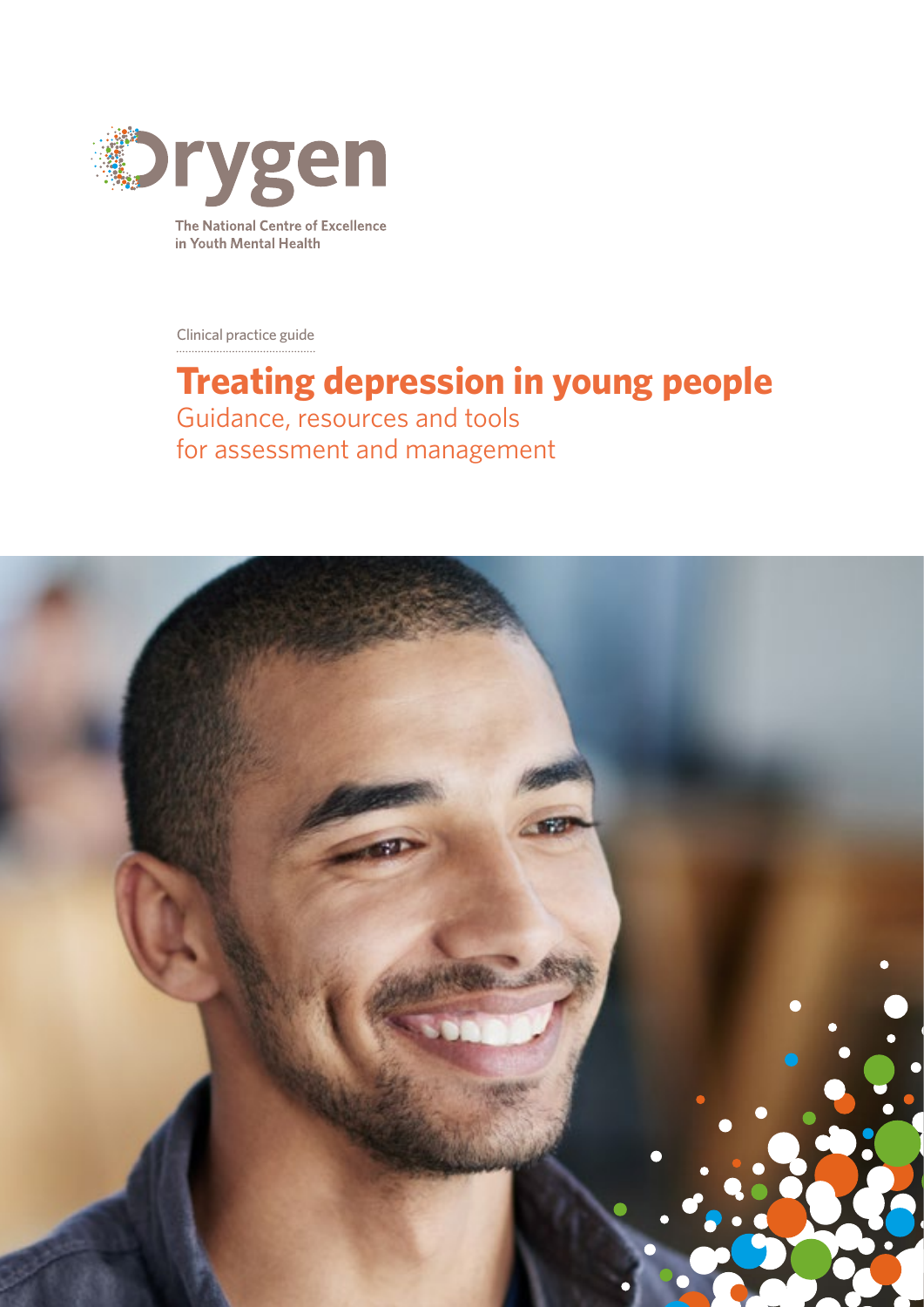## **Contents**

| <b>About</b>                                                            |   |
|-------------------------------------------------------------------------|---|
| Purpose and scope of this Clinical Practice Guide 4                     |   |
| Why is early intervention for<br>depression important?                  | 4 |
| <b>Symptoms of depression</b>                                           | 4 |
| Different types of depression                                           | 5 |
| Brief summary of the core symptoms<br>of different depressive disorders | 5 |
| Sub-threshold presentations of depression                               |   |

| <b>Engagement and assessment</b>                                      |    |
|-----------------------------------------------------------------------|----|
| <b>Engagement</b>                                                     | 9  |
| Assessment                                                            | 9  |
| Issues for consideration                                              | 9  |
| Best-practice in assessing young people                               |    |
| Special considerations in assessing<br>adolescents (aged 12-18 years) | 10 |
| Psychosocial assessment tools                                         | 10 |
| Screening tools                                                       | 11 |
| <b>More information</b>                                               |    |

## **[Intervention](#page-11-0) 12**

| 13 |
|----|
|    |
| 13 |
| 13 |
| 13 |
| 15 |
|    |

| Treating young adults (18-25 years)<br>experiencing depression                                             |    |
|------------------------------------------------------------------------------------------------------------|----|
| using the NICE guidelines                                                                                  | 15 |
| Which guideline should I use?                                                                              | 15 |
| Stepped care for depressive disorders<br>in young adults (aged 18-25 years)                                | 15 |
| Medication for young adults (aged 18-25 years)<br>- a summary of the NICE guidelines<br>(see 1.5, 1.10.3)  | 17 |
| Assessing and managing suicidal thinking,<br>behaviour and self-harm in young people<br>(aged 12-25 years) | 18 |
| Best-practice in assessing and<br>managing self-harm in young people                                       | 18 |
| Best-practice in assessing and managing<br>suicidal thinking and behaviour in young people                 | 18 |
| Assessing and managing other types of risks                                                                | 18 |
| More Information                                                                                           | 18 |

| <b>Resources</b>                          |    |
|-------------------------------------------|----|
| <b>Psychoeducation &amp; resources</b>    |    |
| for the young person                      | 20 |
| For mild, moderate and severe depression  | 20 |
| For mild depression only                  |    |
| For moderate-severe depression only       | 20 |
| <b>Resources for families/carers</b>      | 20 |
| <b>Resources for health professionals</b> |    |

| <b>More information</b>                                |    |
|--------------------------------------------------------|----|
| International best-practice<br>treatment guidelines    | 22 |
| <b>Background information on depression</b>            | 22 |
| Engagement                                             | 22 |
| <b>Assessment and interventions</b>                    | 22 |
| What does the evidence say?                            | 22 |
| Practical tools and training to guide<br>your practice | フ3 |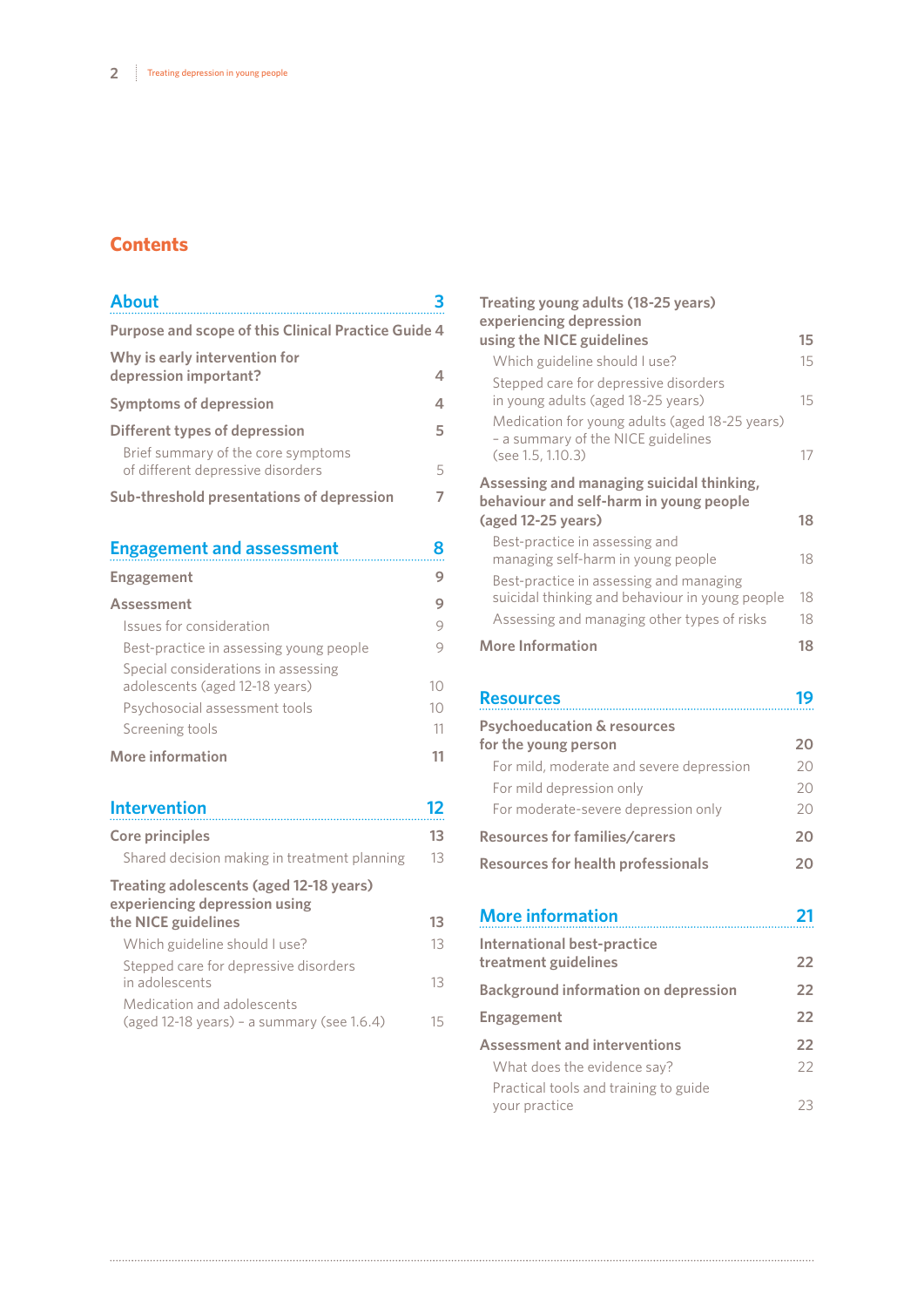<span id="page-2-0"></span>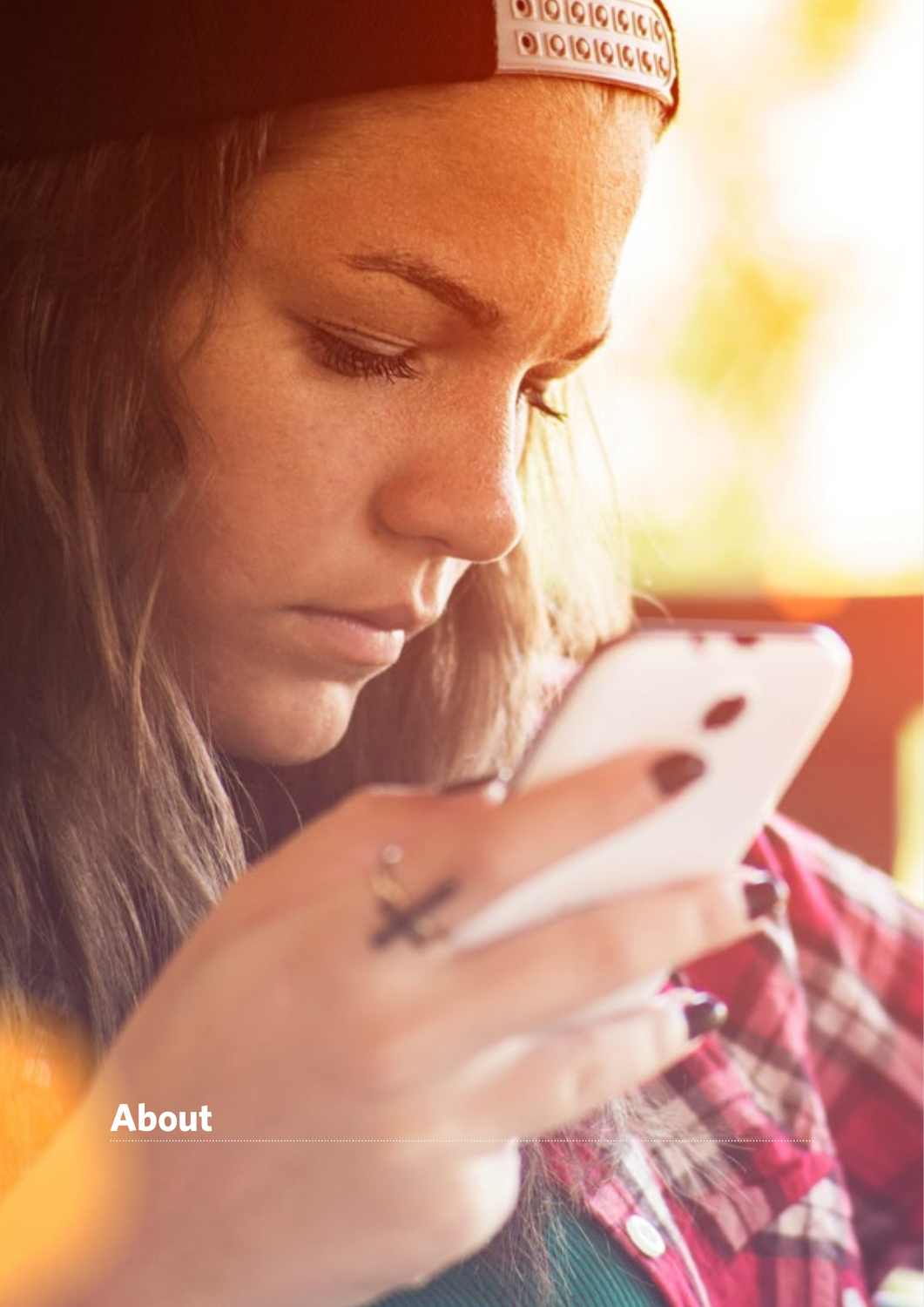## <span id="page-3-0"></span>**Purpose and scope of this Clinical Practice Guide**

This clinical practice guide covers best practice in the assessment and management of depression in young people (aged 12-25 years) as outlined in the relevant [National Institute for Health and Care Excellence \(UK\)](https://www.nice.org.uk/guidance)  [guidelines](https://www.nice.org.uk/guidance) (www.nice.org.uk). The content aligns to the current diagnostic classifications of depressive disorders in the [Diagnostic and Statistical Manual](https://www.psychiatry.org/psychiatrists/practice/dsm)  [of Mental Disorders](https://www.psychiatry.org/psychiatrists/practice/dsm) (DSM-5; see [www.psychiatry.](http://www.psychiatry.org) [org](http://www.psychiatry.org)) and the [International Classification of Diseases](http://www.who.int/classifications/icd/en/)  [– 10th Revision](http://www.who.int/classifications/icd/en/) (ICD-10; accessible at http://www. who.int/en/ in the Publications section). The focus is on assessing and managing major depressive disorder (MDD), persistent depressive disorder (dysthymia), and complex depression in young people. Complex depression includes "depression that shows an inadequate response to multiple treatments, is complicated by psychotic symptoms, and/or is associated with significant psychiatric comorbidity or psychosocial factors" (NICE, 2009; p.64). The DSM-5 includes two new depressive disorders: disruptive mood dysregulation disorder and premenstrual dysphoric disorder. Information is provided related to the assessment of these disorders, however the treatment of these disorders is not covered. This is because the current best-practice guidelines for managing depression in young people (NICE, 2009, NICE, 2005) do not yet include these disorders.

## **Why is early intervention for depression important?**

About one in five young people will experience an episode of depression before the age of 25 (Australian Bureau of Statistics, 2010). The peak period for the onset of depression is adolescence and young adulthood, and most adults who suffer from recurrent depression will have first experienced it during this period (Kessler et al., 2007). Depression can be particularly complex and severe when it emerges in adolescence (Zisook et al., 2007). The longer depressive symptoms remain untreated in a young person, the longer they will take to respond to treatment (Curry et al., 2006). In addition, delays in treatment increase the risk of chronic or recurrent symptoms and episodes (Neufeld et al., 2017).

Young people complete a number of key developmental tasks during adolescence and early adulthood, including individuating from their parents, developing new interests and skills, forming and maintaining relationships (especially intimate sexual relationships), completing further study and finding a job. If these tasks are disrupted by illness, young people can "fall out of step" with their peers who are continuing to develop at the usual

rate. The consequences of this can include social isolation, demoralisation and reduced potential for achievements in the future (McGorry et al., 2007, Brent and Birmaher, 2002).

In comparison to other types of mental health disorders, depressive disorders have a particularly negative impact on young people's ability to live their day-to-day life (Lawrence et al., 2015). In an Australian study, over 40% of children and adolescents with depression reported that their symptoms had a severe impact on their daily functioning, and an additional 35% reported moderate impact (Lawrence et al., 2015). This can be very problematic and have longlasting effects on a young person's life including reduced workforce participation, lower income and lower living standards in adulthood (Gibb et al., 2010). Young people who experience multiple episodes of a mental health disorder are particularly vulnerable to experiencing all of these disadvantages in adulthood (Gibb et al., 2010). Because depression tends to first occur early in life and is often recurrent, it places a larger burden on the community than any other illness (Gore et al., 2011). Therefore, effectively treating depression when it begins in youth is of utmost importance.

For these reasons, early intervention for depression focuses not only on symptom reduction, but also on restoring the young person's developmental trajectory (e.g., getting them back to work/study, engaging with their peers). This has the potential to reduce disruption to relationships within the family, difficulties with employment and education, the need for inpatient care, the risk of suicide, and the likelihood of social isolation (Hetrick et al., 2008).

## **Symptoms of depression**

The following summary of common signs and symptoms of depression in young people (see Table 1) is provided in [beyondblue's Clinical Practice Guidelines:](https://www.beyondblue.org.au/health-professionals/clinical-practice-guidelines)  [Depression in Adolescents and Young Adults](https://www.beyondblue.org.au/health-professionals/clinical-practice-guidelines) (beyondblue, 2010, p.4-5; originally adapted from NICE 2005 guidelines for Depression in Children and Young People; accessible at www.beyondblue.org.au).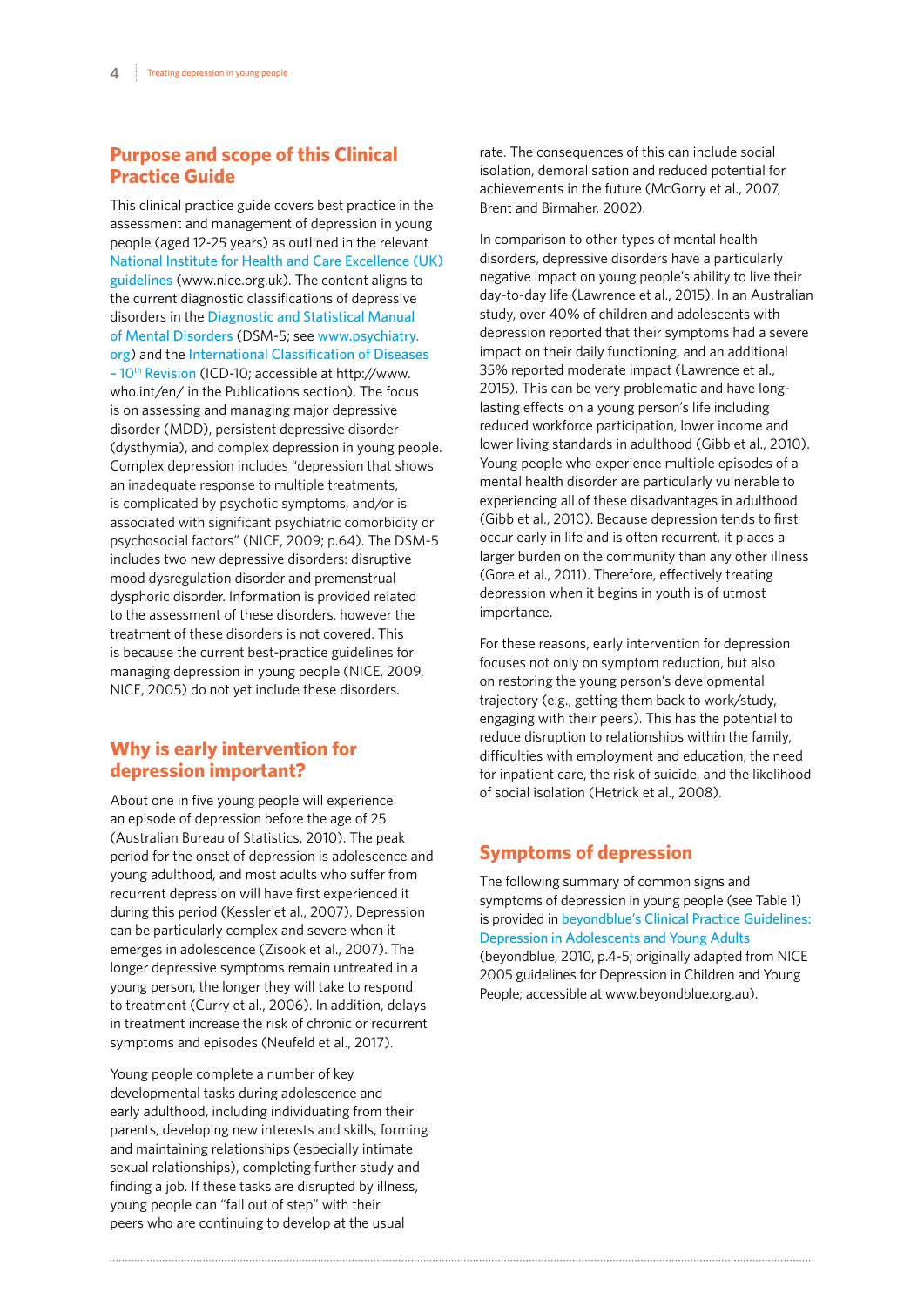| Core changes       | <b>Specific symptoms</b>                                                                                                                                                                                                                                                                                                                  |
|--------------------|-------------------------------------------------------------------------------------------------------------------------------------------------------------------------------------------------------------------------------------------------------------------------------------------------------------------------------------------|
| Emotional          | • sadness or hopelessness<br>• irritability, anger or hostility<br>• tearfulness or frequent crying<br>• loss of pleasure in activities (anhedonia)<br>• feelings of worthlessness and guilt<br>• lack of enthusiasm and motivation                                                                                                       |
| Cognitive          | • inefficient thinking (usually with a pronounced self-critical focus)<br>• loss of concentration, poor attention and inability to make a decision<br>· low self-esteem<br>• negative body image<br>• apathy<br>• thoughts of death or suicide                                                                                            |
| <b>Behavioural</b> | • decreased participation in school<br>· disinterest in general appearance<br>• decreased participation with peers and enjoyment in regular activities<br>• self-harm or deteriorated self-care or promiscuity<br>• avoidance of family interactions and activities<br>• more withdrawn behaviour including clearly more time spent alone |
| Physical           | • fatigue, lack of energy, poor motivation<br>• increase or decrease in appetite (resulting in weight gain or loss)<br>• disrupted sleep rhythms (resulting in insomnia at night or hypersomnia)<br>• lowered libido<br>• restlessness and agitation<br>• unexplained aches and pains                                                     |

#### <span id="page-4-0"></span>**Table 1: Common signs and symptoms of depression in young people**

## **Different types of depression**

Formal systems for the diagnosis of mental illness (DSM-5; ICD-10 - see F40-F48) define a number of different types of depressive disorder, including:

- major depressive disorder
- persistent depressive disorder (includes what was diagnosed as chronic major depression, and dysthymia in DSM-IV)
- disruptive mood dysregulation disorder (initial diagnosis must be made between 6 and 18 years of age)
- premenstrual dysphoric disorder
- substance/medication-induced depressive disorder
- depressive disorder due to another medical condition
- other specified mood disorder
- unspecified mood disorder.

All of these disorders share the following core features:

- mood disturbance a sad, empty or irritable mood
- physical/biological changes e.g., sleep disturbance, appetite disturbance
- changes in the way a person thinks (i.e. cognitive changes) – dominated by negative patterns of thinking.

Note: Bipolar disorder is now classified separately to depressive disorders in the DSM-5.

#### **Brief summary of the core symptoms of different depressive disorders**

Table 2 provides a summary of the core symptoms of the most prevalent depressive disorders (as defined by the DSM-5). To meet threshold for diagnosis of any depressive disorder, symptoms must either cause significant distress or make it difficult for the person to function effectively in their day-to-day life (e.g., difficulty attending or keeping up at school/work, social isolation).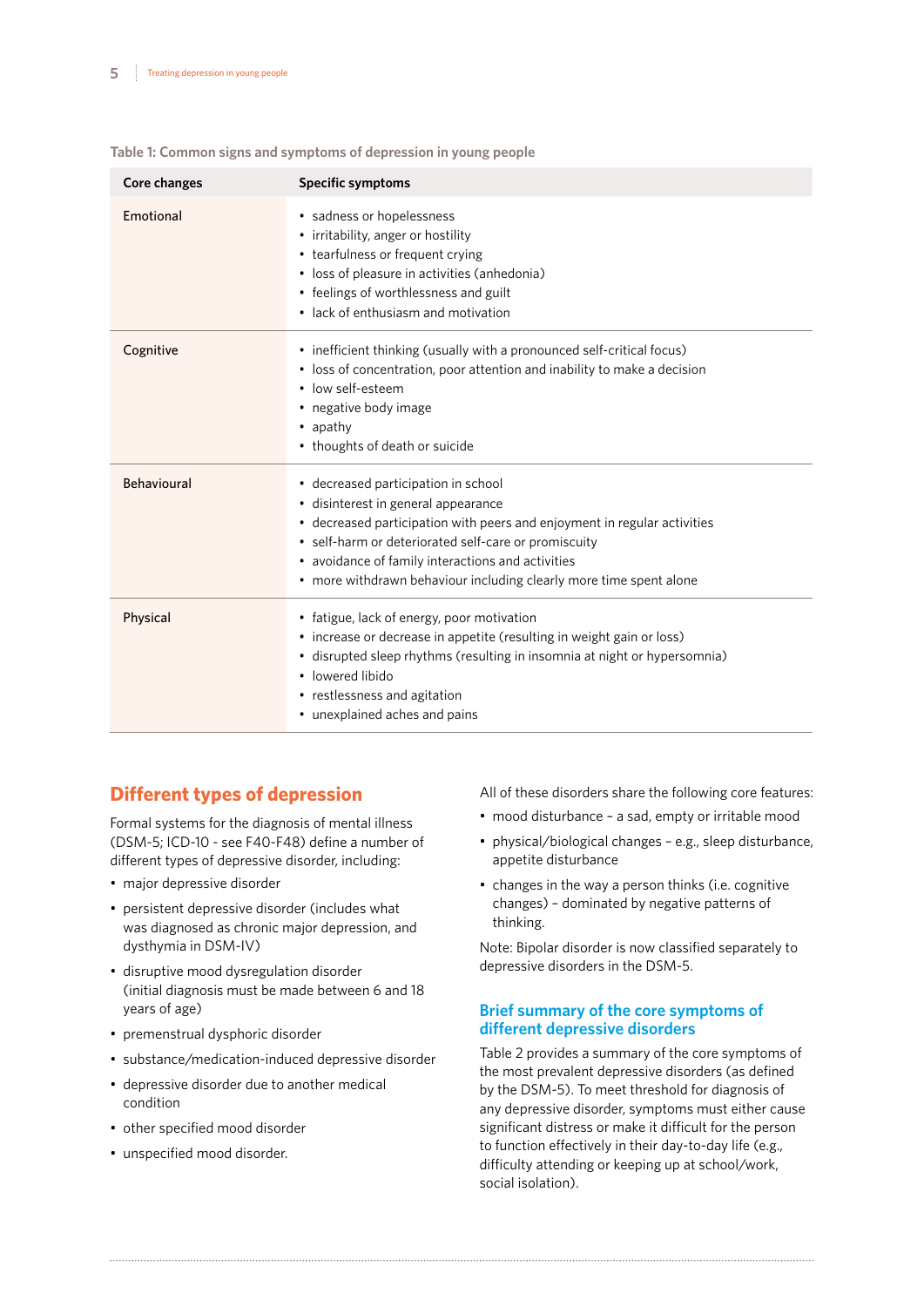| Depressive disorder                                                                                 | Core symptoms                                                                                                                                                                                                                                                                                                                                                                                                                                                                                                                                                                                                                                                                                                                                                                                                                                                                                                                                                        |
|-----------------------------------------------------------------------------------------------------|----------------------------------------------------------------------------------------------------------------------------------------------------------------------------------------------------------------------------------------------------------------------------------------------------------------------------------------------------------------------------------------------------------------------------------------------------------------------------------------------------------------------------------------------------------------------------------------------------------------------------------------------------------------------------------------------------------------------------------------------------------------------------------------------------------------------------------------------------------------------------------------------------------------------------------------------------------------------|
| Major depressive<br>disorder (MDD)                                                                  | One or more major depressive episodes which are characterised by one of the<br>following core symptoms:<br>· depressed mood in young adults; depressed or irritable mood in adolescents; OR<br>• loss of interest or pleasure in most things (anhedonia).<br>Accompanied by several other symptoms such as<br>• appetite disturbance or significant weight change                                                                                                                                                                                                                                                                                                                                                                                                                                                                                                                                                                                                    |
|                                                                                                     | • sleep disturbance<br>• fatigue<br>• restlessness or feelings of being slowed down<br>• worthlessness or guilt<br>· difficulty concentrating and/or making decisions<br>• recurrent suicidal ideation or suicidal behaviour.                                                                                                                                                                                                                                                                                                                                                                                                                                                                                                                                                                                                                                                                                                                                        |
|                                                                                                     | Additional notes:<br>• Before diagnosing MDD, it is important to exclude past episodes of mania/<br>hypomania, psychotic disorders and mood disorders due to a medical condition<br>or substance use.<br>• Note that in DSM-5 MDD can be diagnosed at any time following a bereavement<br>if the person meets the diagnostic criteria. Clinical judgement should be used<br>and cultural norms taken into consideration in distinguishing grief from a major<br>depressive episode.<br>• Severity criteria (mild/moderate/severe) are provided in DSM-5.                                                                                                                                                                                                                                                                                                                                                                                                             |
| Persistent depressive<br>disorder (dysthymia)                                                       | For adolescents, the primary symptom is at least one year of irritable or depressed<br>mood most days, most of the day. For young adults (aged 18-25 years) the primary<br>symptom is at least two years of depressed mood on most days, most of the day.<br>Some other depressive symptoms are also present (e.g., sleep disturbance, fatigue).<br>Additional notes:<br>• Severity criteria (mild/moderate/severe) are provided in DSM-5.<br>• This diagnosis includes both chronic MDD and what used to be called dysthymia<br>$(in$ DSM-IV $).$                                                                                                                                                                                                                                                                                                                                                                                                                   |
| Disruptive mood<br>dysregulation disorder<br>(should only be<br>diagnosed up to<br>18 years of age) | Characterised by chronic, severe irritability or angry mood with frequent and severe<br>verbal or non-verbal temper outbursts (onset before age 10 years). These outbursts<br>are both grossly out of proportion with the perceived trigger, and not in keeping with<br>age-appropriate behaviour.<br>Additional assessment considerations for disruptive mood dysregulation disorder<br>$(from$ DSM-5 $):$<br>• Careful assessment is needed to distinguish this disorder from other DSM-5<br>disorders, particularly, from childhood-onset bipolar disorder and oppositional<br>defiant disorder (see DSM-5 for guidance).<br>• Early intervention is important because the risk of functional decline is significant.<br>• Risk assessment should be prioritised because suicidal behaviour, severe aggression<br>and deterioration in functioning are common.<br>• This disorder is thought to be more common in children (aged 6-12 years)<br>than adolescents. |
| Premenstrual dysphoric<br>disorder                                                                  | Characterised by mood disturbance (dysphoria, mood swings, irritability or anxiety)<br>that repeatedly occur during the premenstrual phase and remit within a few days of<br>onset of menses (i.e., a period). These symptoms are of a similar severity to those<br>seen in other mood disorders.<br>Premenstrual dysphoric disorder should not be confused with premenstrual syndrome<br>(which is generally characterised by fewer, less severe symptoms, and may not include<br>mood disturbance).                                                                                                                                                                                                                                                                                                                                                                                                                                                                |

## **Table 2: Core symptoms of different types of depressive disorders\***

Adapted from DSM-5 (American Psychiatric Association, 2013)

\*Please note, this table does not include all depressive disorders or the full diagnostic criteria for the included disorders. Moreover, it is inappropriate to use this information in isolation to inform diagnostic practice.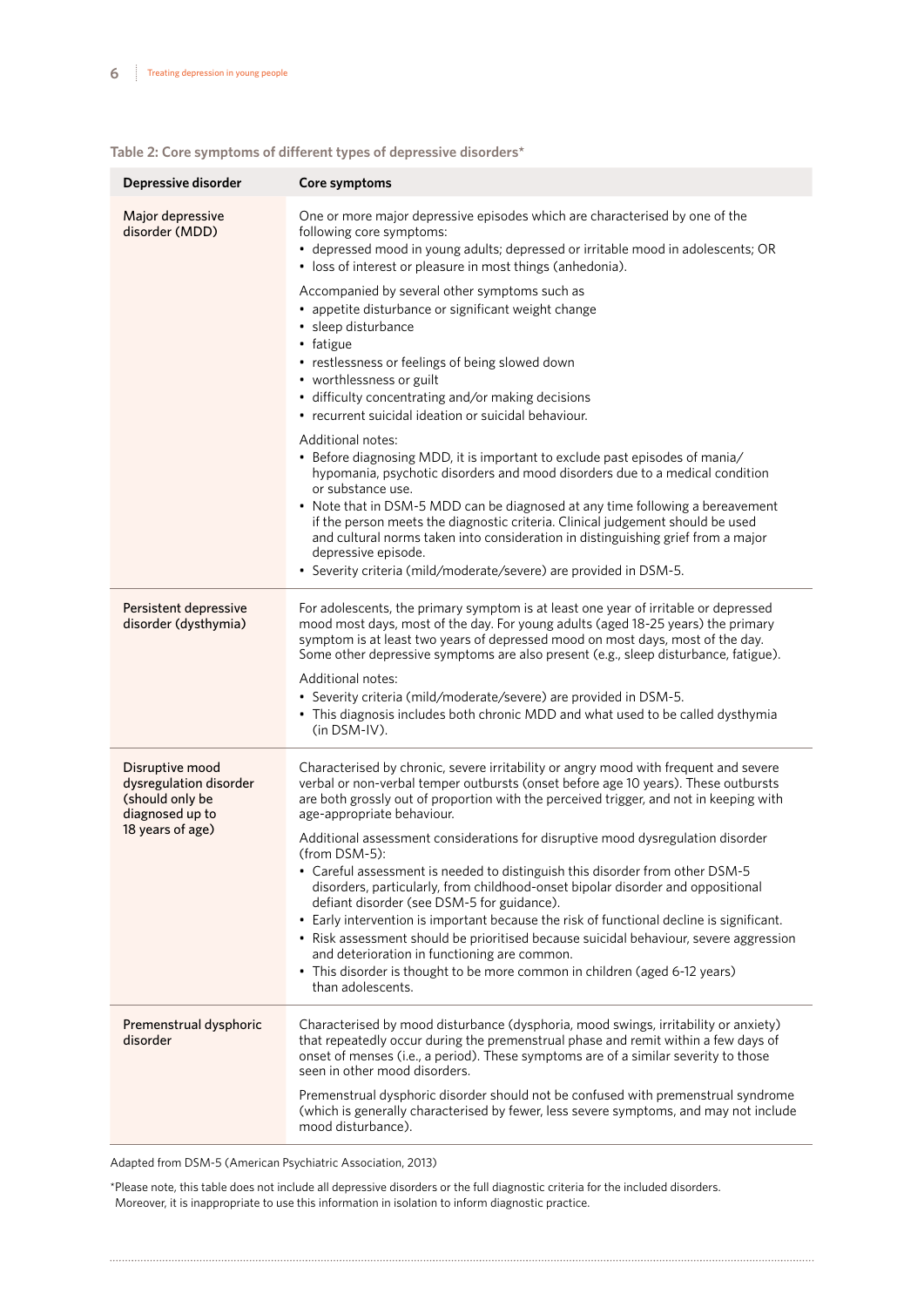<span id="page-6-0"></span>For full diagnostic criteria on these and other depressive disorders, please refer to the [DSM-5](https://www.psychiatry.org/psychiatrists/practice/dsm) (accessible at [www.psychiatry.org](http://www.psychiatry.org)) or the [ICD-10](http://www.who.int/classifications/icd/en/) (accessible at http://www.who.int/en/ in the Publications section). Depressive disorders can only be diagnosed by qualified mental health clinicians who are trained to assess and diagnose mental illness – GPs, mental health professionals and clinicians working in Child and Adolescent Mental Health Services (beyondblue, 2010).

## **Sub-threshold presentations of depression**

If a young person presents with sub-threshold depressive symptoms, consider:

- Whether a diagnosis of adjustment disorder with depressed mood is warranted in young people with sub-threshold depressive symptoms presenting in the context of a recent psychosocial stressor (e.g., family breakdown, bullying, a relationship break-up; American Psychiatric Association, 2013).
- Whether a diagnosis of an unspecified depressive disorder is warranted among young people with sub-threshold symptoms in the presence of clinically significant distress or marked impairment in functioning (American Psychiatric Association, 2013).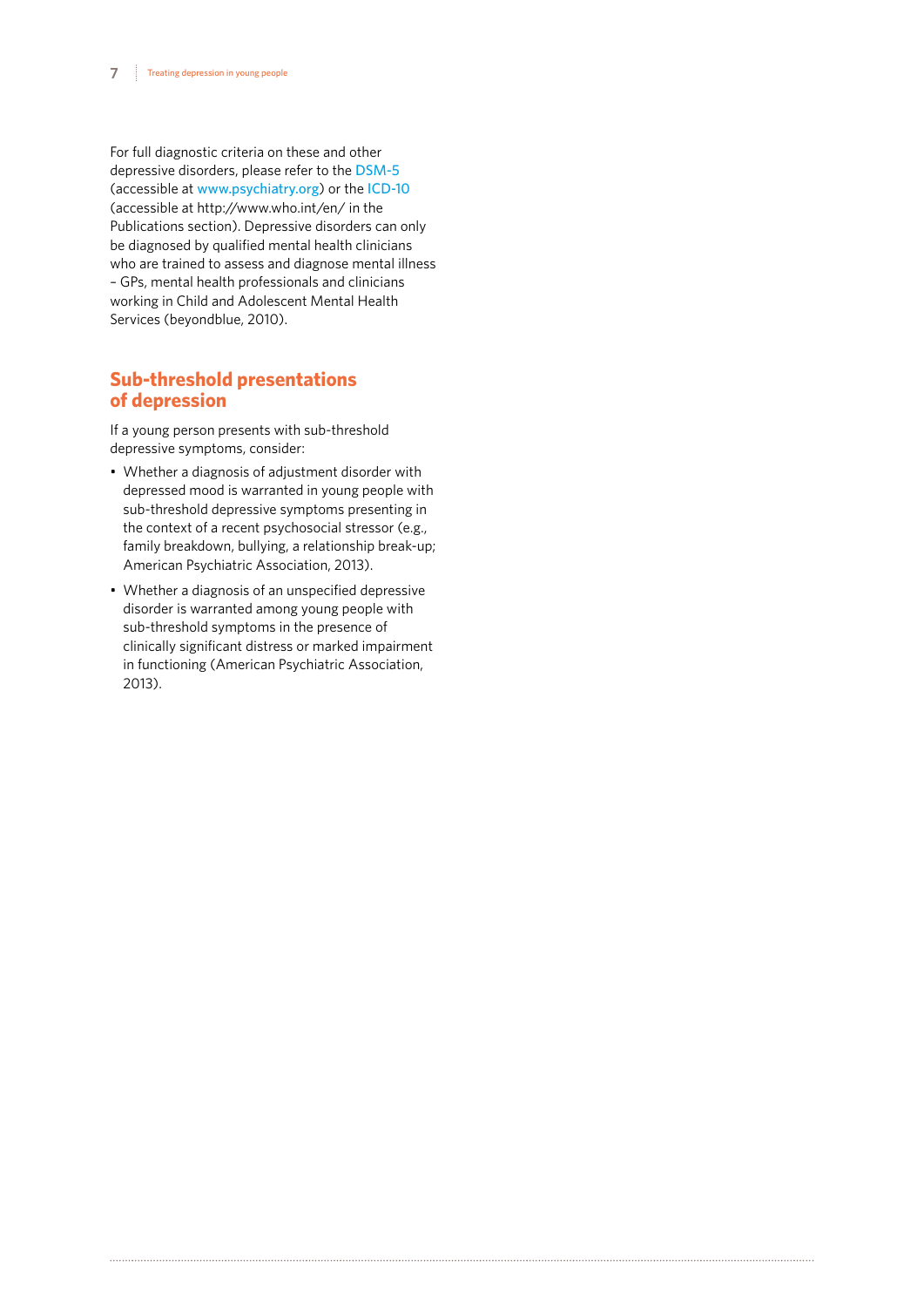**Engagement and assessment**

<span id="page-7-0"></span>**88 Treating departments** 

V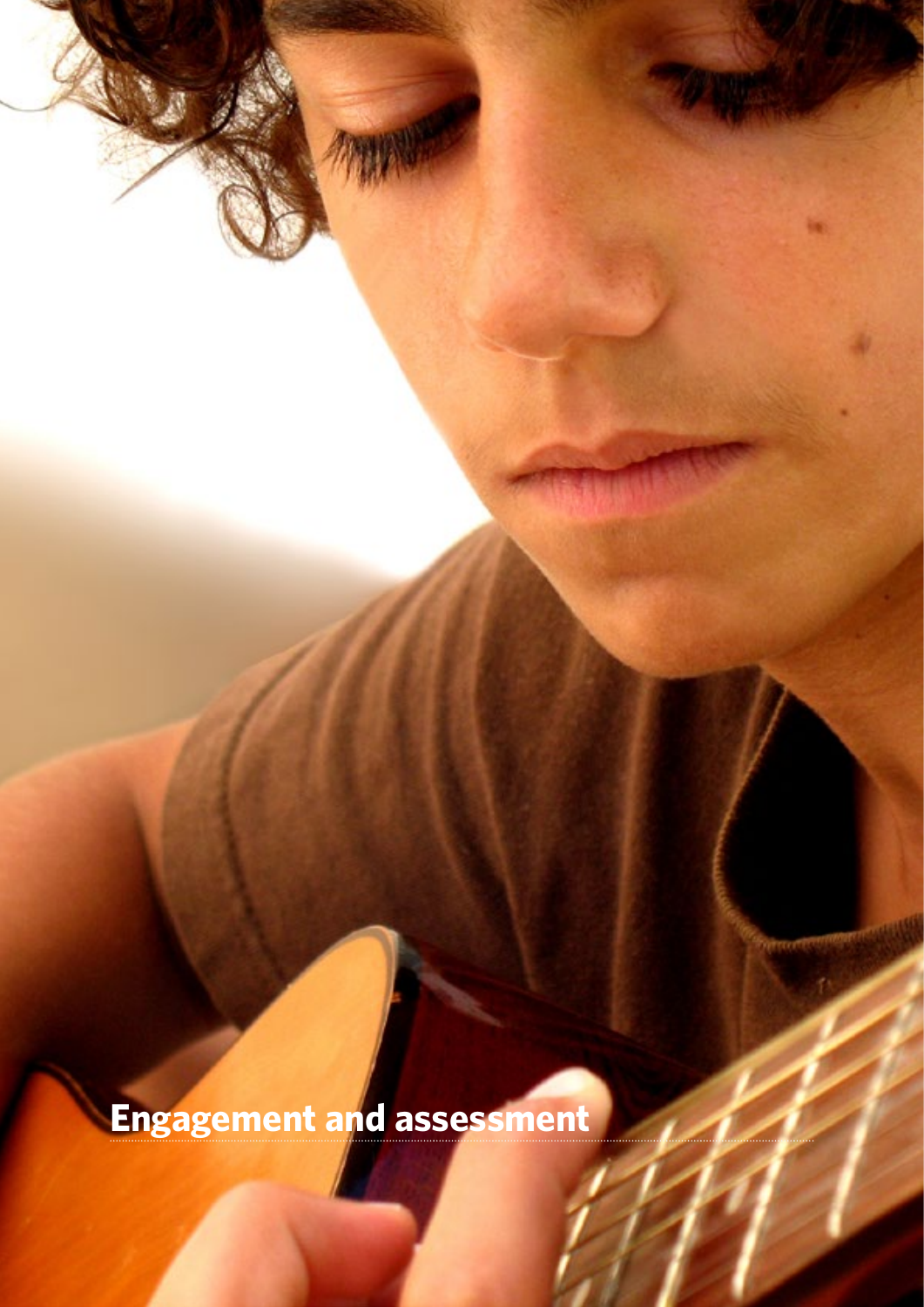## <span id="page-8-0"></span>**Engagement**

Engagement with a young person is critical to being able to undertake a meaningful assessment and engage a young person in treatment. It is essential for young people to feel listened to, respected, safe, to have a sense of autonomy and perceive that their clinician is trustworthy, kind and caring when seeking help for mental health issues, otherwise there can be no benefit. In other words, young people must be ENGAGED in the process of help-seeking. To build engagement, it is particularly important to:

- build strong therapeutic relationships
- address confidentiality issues and concerns
- involve caregivers if possible, taking into consideration the young person's age, stage of development, wishes and circumstances.

Some young people are at increased risk of experiencing depression including those with a family history of depression, those with a personal history of depression and those from marginalised groups (Schubert et al., 2017; Brown et al., 2016). It is important to stress that increased risk among marginalised groups is not caused by a young person's cultural, gender or sexual identity or where they live, but by increased exposure to other stressors (e.g., discrimination, marginalisation, trauma). Marginalised groups of young people include those:

- from Culturally and Linguistically Diverse (CALD) backgrounds including Aboriginal and Torres Strait Islander young people
- identifying as Lesbian, Gay, Bisexual, Transgender, Intersex, Queer or Questioning (LGBTIQ)
- experiencing homelessness
- living in rural communities
- with comorbid substance use problems (see Brown et al., 2016).

It is important to be mindful that these groups of young people also experience additional barriers to accessing mental healthcare. The reasons for this are that services are often not easily available, are not close enough, and/or they are not culturally sensitive or culturally safe (Brown et al., 2016). This means that services need to actively implement strategies to make it easier for these young people to engage with them (e.g., providing outreach, ensuring they are providing a culturally-sensitive service, increased opening hours); and clinicians need to be sensitive to their experiences. This may include asking young people about previous experiences of help-seeking, validating any negative experiences such as discrimination, letting them know that you will do your best to ensure that you are working in a way that they are comfortable with, and

that you will try to support them in addressing barriers to care that may arise.

Adolescents with a history of moderate to severe depression who are showing signs of a recurrence should be promptly referred to a mental health clinician for further assessment and should be prioritised for mental health review (NICE, 2005).

## **Assessment**

Diagnosis of a depressive disorder is based on clinical judgement, informed by both diagnostic criteria (DSM-5 or ICD-10) and severity of depressive symptoms.

#### **Issues for consideration**

- Depressed mood may be described as sad, "down in the dumps", hopeless or discouraged, feeling numb, having "no feelings" or manifest in somatic complaints. Irritable mood may be described as feeling angry all the time, getting really frustrated over small things, or being blaming of others (American Psychiatric Association, 2013).
- Loss of interest and/or pleasure in activities is very common and may be described as "no longer caring" about things (American Psychiatric Association, 2013).
- Sleep disturbance and fatigue are often identified as the presenting complaint and depression may be missed if further exploration of depressive symptoms is not conducted (American Psychiatric Association, 2013).
- Be cautious in how you interpret results of any assessment that has been conducted without the young person being adequately engaged because the assessment may not be able to provide an accurate picture of their experiences.

#### **Best-practice in assessing young people**

- Only assess a young person for depression if you are competent and trained to do so.
- It is good practice to ensure that young people have other support people (parents, other adults) involved in their care. Support people may have a role in providing information that might be important in the assessment of the young person, bearing in mind that ideally, the young person should consent, and that without consent it may be difficult to maintain engagement with the young person. For 12-18 year olds, this is particularly recommended (NICE, 2005).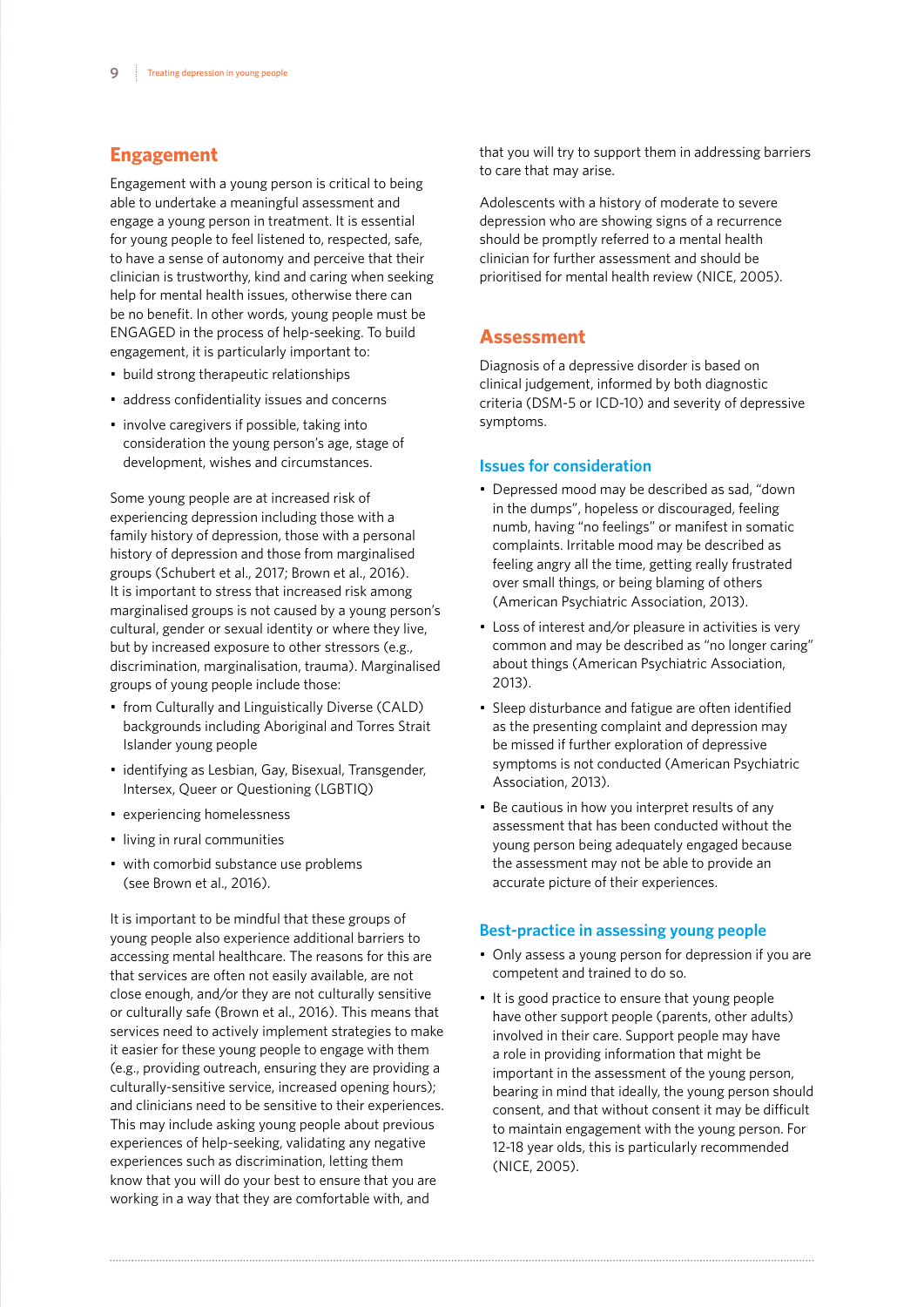- <span id="page-9-0"></span>• Every assessment should include asking a young person about past experiences of bullying, trauma, substance-use, self-harm and suicidal ideation and behaviour (NICE, 2005).
- Assessing the young person's suicidal thinking, and self-harm, including suicide attempt (hereto referred to as suicidality) should be prioritised. Immediately assess and manage risk and involve caregivers if necessary. Assessment and management of suicidality, is covered in the Intervention section of this Clinical Practice Guide. This is because the management of suicidality needs to be an immediate priority. Therefore, assessment and intervention need to be considered together.
- Provide the young person and their caregivers with information about the assessment and treatment planning process (for an example of how to do this see Orygen's factsheets on [Assessment and](http://oyh.org.au/sites/oyh.org.au/files/OYHfactsheets_assessment_web.pdf)  [Diagnosis](http://oyh.org.au/sites/oyh.org.au/files/OYHfactsheets_assessment_web.pdf) and [Treatment](http://oyh.org.au/sites/oyh.org.au/files/OYHfactsheets_treatment_web.pdf) accessible at [www.oyh.](http://www.oyh.org.au) [org.au](http://www.oyh.org.au)).
- Always provide good, age-appropriate self-help and psychoeducation information and encouragement on sleep hygiene, maintaining a healthy diet and the benefits of regular exercise (NICE, 2005). For a range of youth-friendly resources that may be helpful see the Resources section of this Clinical Practice Guide.
- Be mindful that self-help should only be offered to adolescents as part of a supported and planned package of care (NICE, 2005).
- Use a strengths-based approach and convey a sense of hope and optimism for the future. For example, ask the young person about what is helping them to cope (e.g., "It sounds like things have been really tough, what do you think is getting you through? What helped you to come here today despite how bad you've been feeling and how nervous you were about coming in? Can you tell me about a time when things were going better for you? What did you like to do back then?")

#### **Special considerations in assessing adolescents (aged 12-18 years)**

• Parental mental illness is often associated with depression in children and adolescents and needs to be treated for the adolescent to fully benefit from treatment (NICE, 2005). When assessing adolescents with depression, try to assess whether their parents may also be experiencing or have a history of mental illness. Offer further assessment, support (e.g., self-help, support groups), and onward referral to parents as indicated.

#### **Psychosocial assessment tools**

A helpful way to conduct a mental health assessment with young people is to first gain an overall understanding of their circumstances and then follow-up on areas that seem to be of concern. This demonstrates interest in, and empathy with the young person and allows time for rapport to develop before more stressful topics are tackled. It is important to systematically cover a wide range of domains because young people may not volunteer comprehensive information for a variety of reasons.

A comprehensive assessment involves asking questions about a range of aspects of a person's life including their:

- home and environment
- education and employment
- activities
- drugs and alcohol
- relationships and sexuality
- conduct difficulties and risk-taking
- anxiety and eating
- depression symptoms and suicide risk
- psychosis and mania symptoms
- strengths and supports.

For more information and guidance on how to do this, see the [headspace psychosocial assessment interview](https://headspace.org.au/health-professionals/psychosocial-assessment-interview/) (accessible at [www.headspace.org.au](http://www.headspace.org.au) - in the Clinical Toolkit section).

It is helpful to let the young person know that you need to get a clear and comprehensive picture of their situation and history, and how they see the problem, in order to be able to help them. Tell them that this can take some time, that it will probably seem like a lot of questions and that you will check in with them along the way to make sure you are getting a correct understanding of the issues. It is also good to explain that you will summarise your ideas about the nature and causes of the problems at the end of the assessment, and that this will be the basis of a treatment plan. It is very important to make sure that (i) you have a shared understanding of the problem, (ii) you are working towards achieving the young person's goals for treatment, and (iii) that treatment is provided in a collaborative way.

Don't forget to maintain a strength-based approach by ensuring that you ask the young person about their strengths.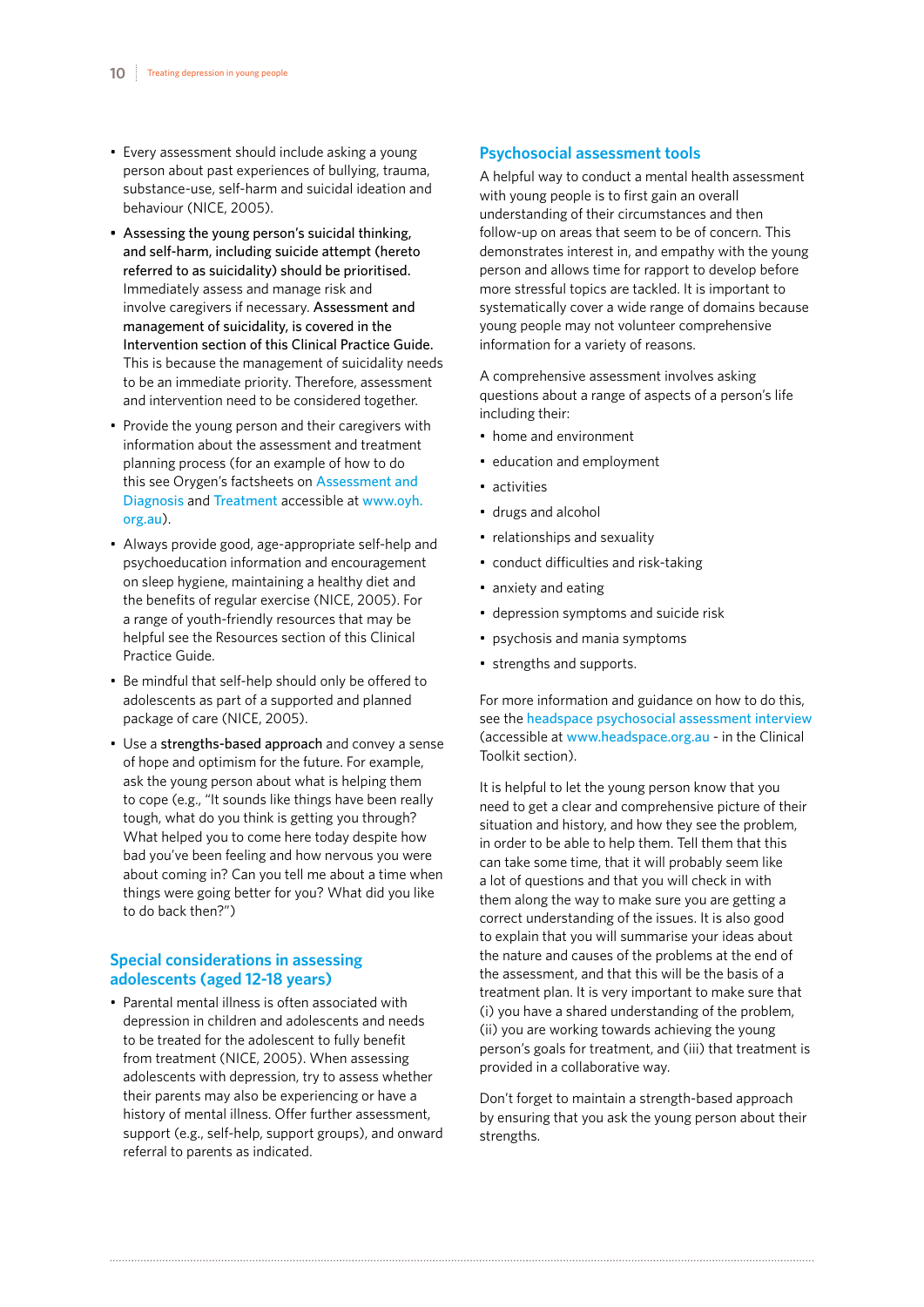#### <span id="page-10-0"></span>**Screening tools**

- There are several assessment tools available that can assist in screening for and assessing depressive disorders. There is debate in the literature about how useful these are, and concern that they could be used inappropriately (e.g., as a sole assessment tool; NICE, 2005).
- Screening tools should never be used in isolation to assess for depression. They can be a useful tool to use as part of a thorough assessment because clinicians very often miss/don't detect depression. For this reason, screening tools have been advocated for (particularly for use in GP clinics).
- Only use tools that are valid for the person and situation you are using them in (e.g., in primary care settings).
- Be mindful that the use of screening tools may not be appropriate for use among culturally and linguistically diverse young people, and particularly among Aboriginal and Torres Strait Islander young people (Walker et al., 2014).
- One freely available self-report tool that is suitable to use with young people is the Patient Health [Questionnaire-9](http://www.phqscreeners.com/) (PHQ-9; available to download at www.phqscreeners.com; Richardson et al., 2010, Allgaier et al., 2012, Hetrick et al., 2017). There is now a version that has been modified for adolescents: [Patient Health Questionnaire–9](https://www.psychiatry.org/psychiatrists/practice/dsm/educational-resources/assessment-measures)  [Adolescents](https://www.psychiatry.org/psychiatrists/practice/dsm/educational-resources/assessment-measures) which has been identified as an "emerging measure" in the DSM-5 (to download and access more information see (www.psychiatry.org search 'online assessment measures' and go to the Disorder Specific Severity Measures section).
- [The Mood Feeling Questionnaire](http://devepi.duhs.duke.edu/mfq.html) is identified as one of the best tools to use with adolescents in the NICE guidelines, and suitable to use (as one source of information) in monitoring progress. It is free to download (from http://devepi.duhs.duke.edu/index. html), and has child and adolescent versions (the recommended clinical cut off is greater or equal to 27; NICE, 2005).
- Due to the high comorbidity between anxiety and depression in young people, the [Revised](http://www.childfirst.ucla.edu/Resources.html)  [Child Anxiety and Depression Scale \(RCADS\) for](http://www.childfirst.ucla.edu/Resources.html)  [adolescents](http://www.childfirst.ucla.edu/Resources.html) (up to 18 years) should be considered (NICE, 2013). The RCAD screens for both anxiety and depression. It can also be used to monitor response to treatment. The RCADS is also free to download (from [www.childfirst.ucla.edu](http://www.childfirst.ucla.edu) under the Resources tab).

The NICE guidelines (2009) recommend asking people (aged 18 and over) who may have depression two questions, specifically:

- 1. "During the last month, have you often been bothered by feeling down, depressed or hopeless?"
- 2."During the last month, have you often been bothered by having little interest or pleasure in doing things?"

If the answer is 'yes' to either question:

- Conduct a further assessment if you are competent to do so, or refer on to a mental health clinician.
- Consider using a validated screening tool as one source of information (see above).

## **More information**

To access more resources to guide your practice in the assessment and engagement of young people with depression please see the More Information section of this Clinical Practice Guide.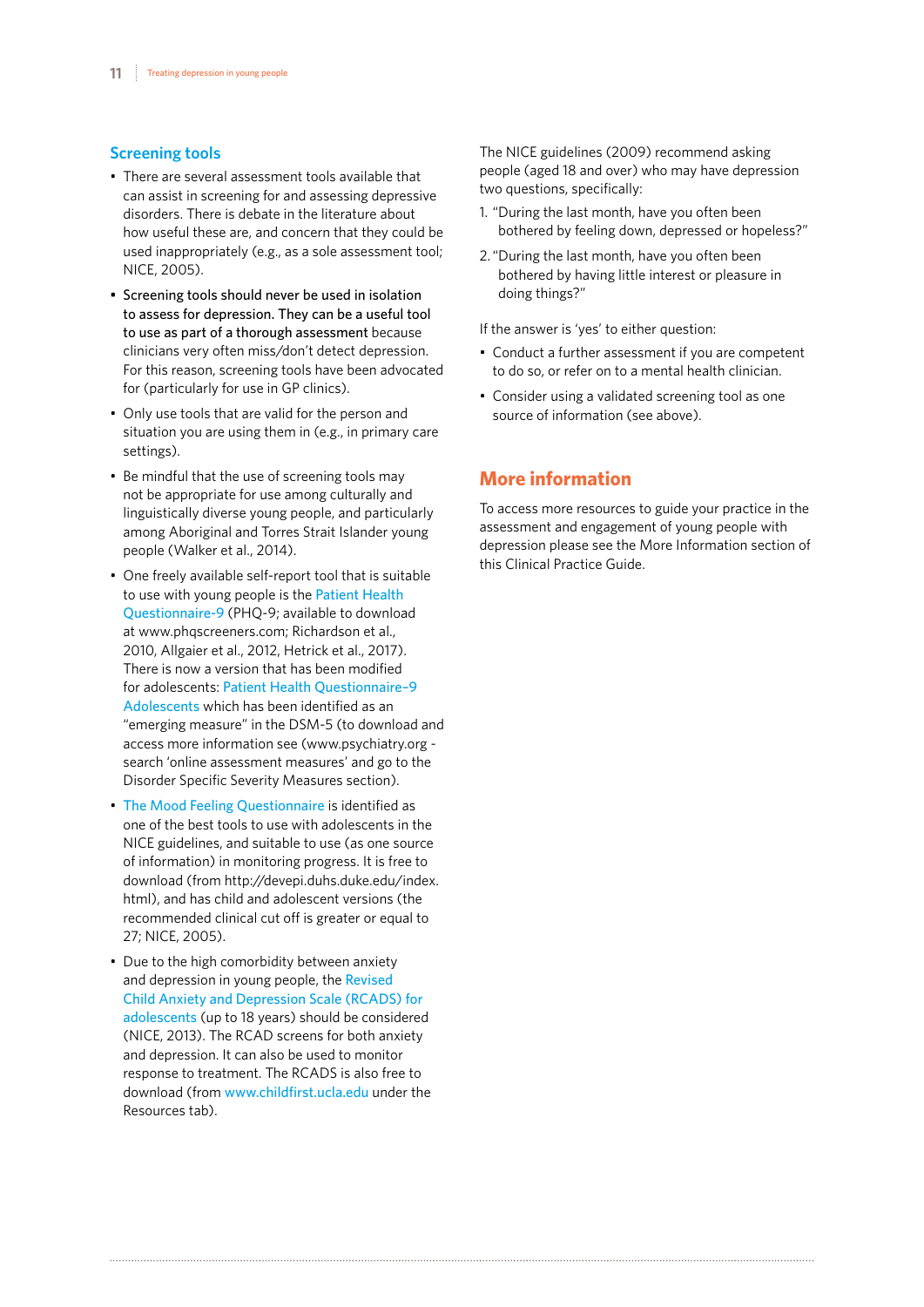**Intervention**

<span id="page-11-0"></span>**12** Treating depression in young people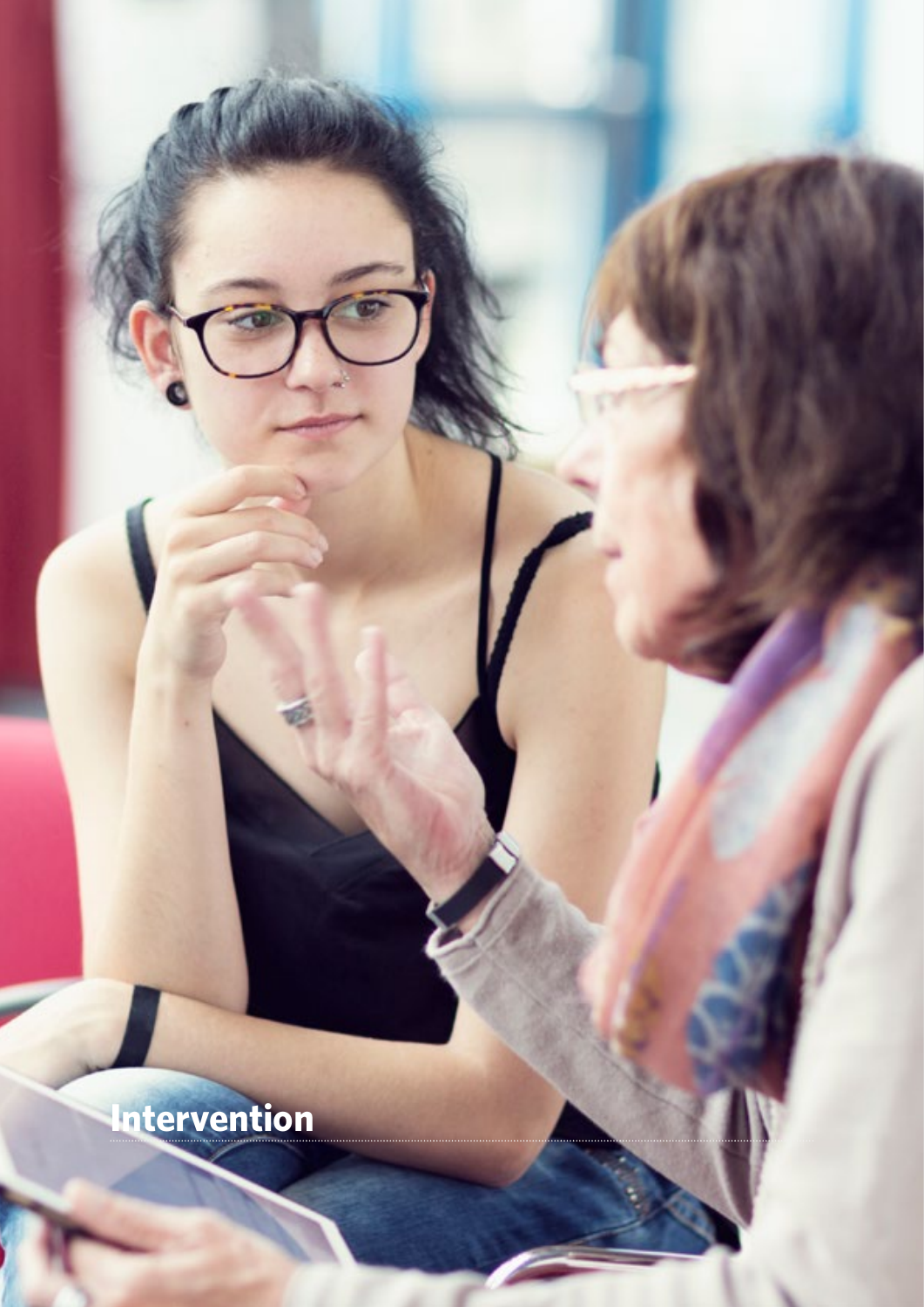## <span id="page-12-0"></span>**Core principles**

Early detection and treatment of depressive disorders can reduce their adverse effects. Early intervention is particularly important as these disorders often become apparent at critical stages of development in childhood, adolescence and early adulthood.

The management plan developed for a young person with depression will be dependent upon a range of factors including:

- the severity of symptoms
- the impact of symptoms on their functioning
- past and current suicidal thinking, behaviour and self-harm
- health services available, both in terms of actual services available to refer to and the skills and experiences of workers involved
- other presenting health issues
- the support network available, including family and friends, or school supports
- the young person's preference for a particular treatment approach.

The treatment of depression should focus on more than just depressive symptoms. Reducing comorbid symptoms, promoting age-appropriate social and emotional development, helping young people re-engage or perform to the best of their ability at school/university/work, reducing family distress, and preventing or reducing the risk of relapse are very important (NICE 2005, p.38). Treatment should always be delivered in a culturally sensitive way.

Engaging a young person, developing a positive relationship with them in which they feel heard, respected, safe, and supported and working collaboratively with them so that they maintain a sense of agency is the foundation for any successful treatment. The use of shared-decision making is a helpful approach that can facilitate this process.

## **Shared decision making in treatment planning**

Young people should be supported to have an active role in making decisions about their mental health care. Shared decision making is a conscious, semistructured approach to helping the young person make decisions about their treatment, based on the most relevant evidence and their unique needs, preferences and values. To learn more about the benefits of shared decision making and how you can use it in your practice with young people see [Orygen's Clinical](https://www.orygen.org.au/Skills-Knowledge/Resources-Training/Resources/Free/Clinical-Practice)  [practice point: Shared decision making in youth](https://www.orygen.org.au/Skills-Knowledge/Resources-Training/Resources/Free/Clinical-Practice)  [mental health](https://www.orygen.org.au/Skills-Knowledge/Resources-Training/Resources/Free/Clinical-Practice) (accessible at www.orygen.org.au).

In the next section, best-practice in managing adolescents experiencing depression will be discussed, followed by best-practice in managing young adults experiencing depression as the NICE treatment recommendations for these age-groups differ.

## **Treating adolescents (aged 12-18 years) experiencing depression using the NICE guidelines**

#### **Which guideline should I use?**

Clinicians should adhere to the [National Institute](https://www.nice.org.uk/guidance/cg28)  [of Care and Health Excellence \(NICE, 2005\)](https://www.nice.org.uk/guidance/cg28)  [guidelines: Depression in children and young](https://www.nice.org.uk/guidance/cg28)  [people: Identification and management in primary,](https://www.nice.org.uk/guidance/cg28)  [community and secondary care](https://www.nice.org.uk/guidance/cg28) (CG28; relevant for adolescents up to 18 years of age; updated September 2017; accessible at www.nice.org.au). beyondblue's [\(2010\) Clinical practice guidelines: Depression in](https://www.beyondblue.org.au/health-professionals/clinical-practice-guidelines)  [adolescents and young adults](https://www.beyondblue.org.au/health-professionals/clinical-practice-guidelines) may provide some further helpful background information, however, they are currently out-of-date and should not be used as a primary source of information to inform treatment (accessible at [www.beyondblue.org.au](http://www.beyondblue.org.au)).

The content in this section summarises some of the most pertinent recommendations for the *NICE Guidelines (2005)*. Some additional considerations have been added from the *beyondblue (2010) Clinical Practice Guidelines*. Please note, the guidance provided is not a full summary of the NICE (2005) guidelines – it is important to read and familiarise yourself with the full recommendations.

## **Stepped care for depressive disorders in adolescents**

Clinicians working with adolescents (aged 12-18 years) should follow the stepped care NICE guidelines for children and young people (CG28; see recommendation 1.6). These guidelines cover depressive episode (F32) and recurrent depressive episode (F33), with some recommendations applying to dysthymia (F34.1) as defined in the ICD-10. While the guidelines are based on the ICD-10 diagnostic criteria, some of the recommendations have been drawn from research that has used the DSM-IV diagnostic criteria which are "similar but not identical" to the ICD-10 (NICE 2005, p.27). The stepped care approach provided in the guidelines specifies treatment for varying levels of severity of depression in adolescents. Severity is determined by ICD-10 criteria with mild being indicated by four symptoms (depressed or irritable mood, with either tiredness or anhedonia, plus two other symptoms), moderate by five or six symptoms (including depressed mood) and severe by seven or more (see p.31). An overview of the most pertinent treatment recommendations is provided below.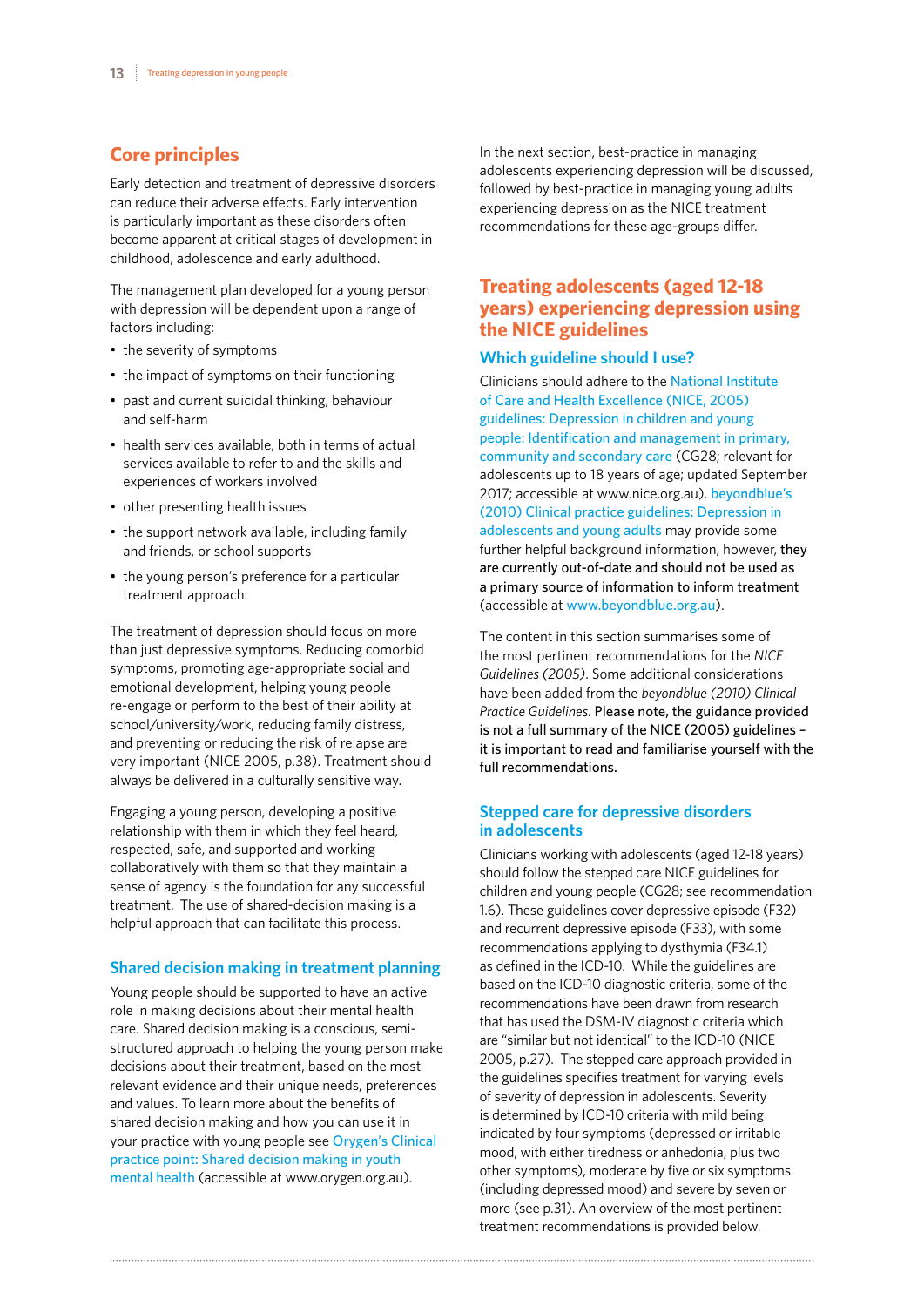#### **Mild depression (PHQ 5-9)**

Following four weeks of 'watchful waiting' (i.e., continuing to monitor the young person's symptoms and making contact with them if they do not attend follow-up appointments - usually another assessment should be offered within two weeks of contact) all adolescents with continuing mild depression, and without significant comorbid difficulties or signs of suicidal ideation should be offered:

- information (particularly about depression, psychoeducation about the role of [exercise](http://oyh.org.au/sites/oyh.org.au/files/factsheets/oyh_wellbeing_getting_active.pdf), [diet](http://oyh.org.au/sites/oyh.org.au/files/factsheets/oyh_wellbeing_eating.pdf), and [sleep](http://oyh.org.au/sites/oyh.org.au/files/factsheets/oyh_sleep_factsheet.pdf) in reducing depressive symptoms – factsheets are accessible from www.oyh.org.au) and guided self-help (e.g., [MoodGYM](https://schools.au.reachout.com/articles/moodgym) and [e-couch](https://schools.au.reachout.com/articles/e-couch); to find out more about these programs see [https://schools.](https://schools.au.reachout.com/) [au.reachout.com/](https://schools.au.reachout.com/))
- non-directive support or group therapy
- group CBT.

## Antidepressants should not be used as an initial treatment for mild depression.

Adolescents with mild symptoms who have not responded after 2-3 months of guided self-help, group CBT or supportive therapy, and those with moderate symptoms, should be referred for review with a mental health clinician and the guidelines for moderate to severe depression should be followed.

#### **Moderate to severe depression (PHQ 10-27; see 1.6.1 and 1.6.2)**

As noted in the *beyondblue (2010) Clinical Practice Guidelines,* "health professionals, young people and parents/carers must be aware of the dangers of not treating episodes of moderate to severe depression. Depression is the major risk factor for suicide" (p.28).

Following assessment by a mental health clinician, adolescents with moderate to severe depression should:

- Be offered at least three months of a first-line specific psychological therapy (CBT, IPT or a shorter-term family therapy; the recommended number of sessions is not specified).
- As an alternative to the above, combined therapy should be considered (i.e., fluoxetine in combination with one first-line specific psychological intervention).
- If an adolescent is not responding after 4-6 treatment sessions of the above specific psychological therapies (in the absence of antidepressant treatment):
	- They should be referred for a multidisciplinary review
	- Fluoxetine should be offered in combination with the specific psychological therapy (see below).
- Parental psychological support and alternative psychological therapy for the adolescent should be considered if factors such as comorbid symptoms, persistence of psychosocial risk factors such as parental mental ill-health or family discord are determined to be a maintaining factor.
- If an adolescent declines psychological therapy, antidepressants can be offered but closer monitoring will be required.
- Inpatient treatment should be considered if an adolescent presents with high risk of suicide, serious self-harm, or self-neglect and/or if intensive treatment is unavailable or intensive assessment is warranted (see 1.6.6).

## **Depression unresponsive to combined treatment (see 1.6.3)**

If the adolescent is not responding after a further six sessions of combined psychological treatment and Fluoxetine, or if the adolescent or parents decline Fluoxetine:

- A multidisciplinary team should conduct a full needs and risk assessment including review of diagnosis, possible comorbid symptoms, assessment of possible impact of social, family and individual factors in causing depression, assessment of whether there has been a fair trial of treatment, assessment of the need for further psychological therapy for the adolescent and/or additional family support.
	- Following multidisciplinary review; the following should be considered:
	- an alternative first-line specific psychological therapy that has not already been trialled (i.e., CBT, IPT or shorter-term family therapy of at least 3 months duration; recommended number of sessions is not specified)
	- systemic family therapy (at least 15 fortnightly sessions)
	- individual child psychotherapy (approximately 30 sessions)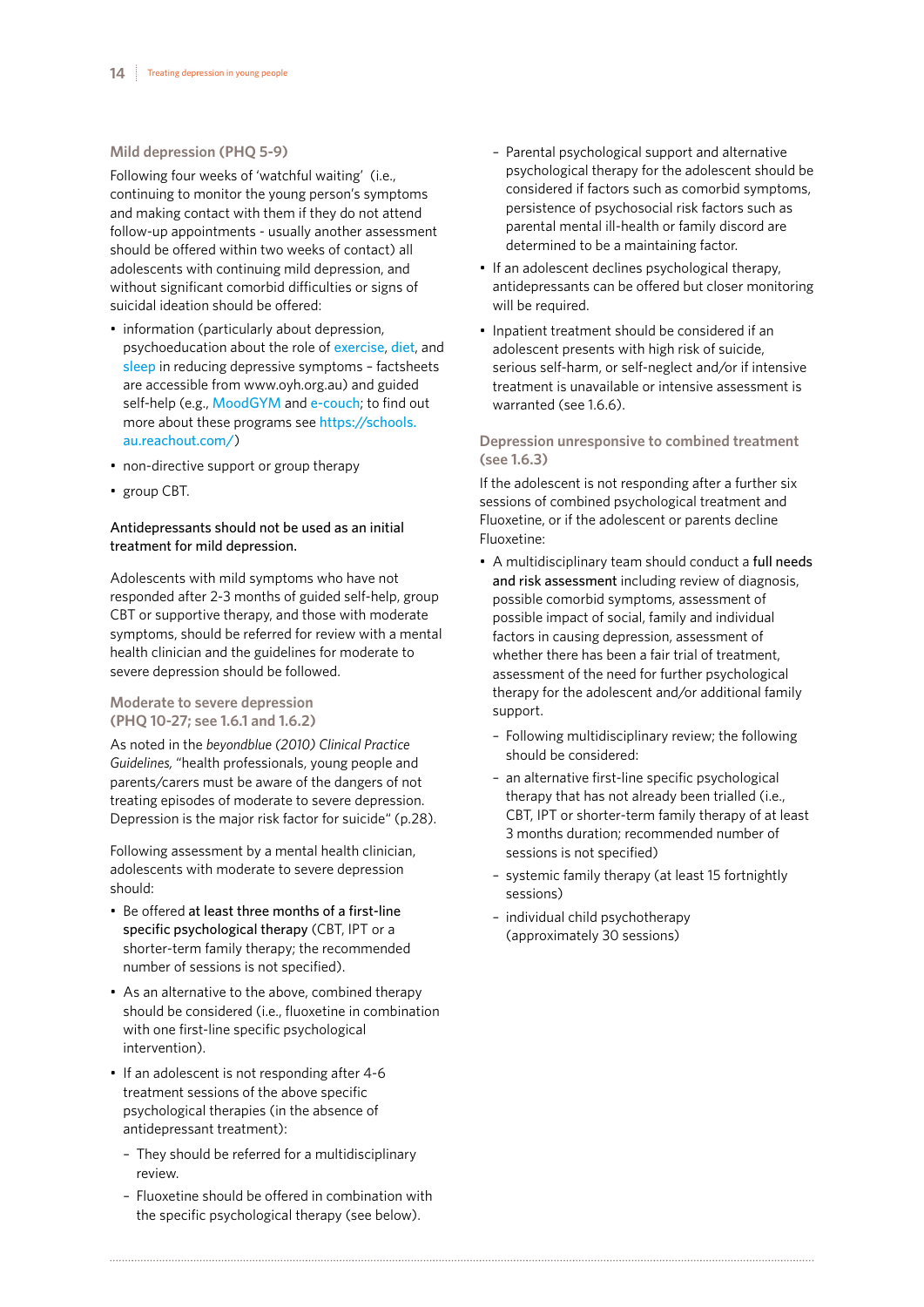## <span id="page-14-0"></span>**Medication and adolescents (aged 12-18 years) – a summary (see 1.6.4)**

Clinicians working with adolescents should follow the *NICE (2005) Guidelines 1.6 - Steps 4 and 5: Moderate to severe depression* to inform decision-making around medication use.

**When to consider prescribing an antidepressant?**

- Antidepressants should only be offered to adolescents after assessment and diagnosis by a child and adolescent psychiatrist; and in the context of an ongoing therapeutic relationship and management plan (beyondblue, 2010).
- Antidepressants should never be offered for mild depression.
- Antidepressants should only be offered to adolescents with moderate to severe depression in combination with psychological therapy.
- If an adolescent has mild to moderate depressive symptoms that are not responsive after 4-6 sessions of the recommended specific psychological interventions for this group, antidepressants should only be considered following a multidisciplinary treatment review.
- Antidepressants can still be prescribed if the adolescent declines psychological therapy (but more frequent monitoring of their mental state, suicidal risk and progress will be required).
- Clinicians may find Table C3.4 'Considerations when deciding whether to recommend pharmacological treatment' from [beyondblue's \(2010\) Clinical](https://www.beyondblue.org.au/health-professionals/clinical-practice-guidelines)  [practice guidelines: Depression in adolescents and](https://www.beyondblue.org.au/health-professionals/clinical-practice-guidelines)  [young adults](https://www.beyondblue.org.au/health-professionals/clinical-practice-guidelines) (www.beyondblue.org.au) helpful.

**Clinical considerations in using antidepressant medications with adolescents**

- Fluoxetine is the first-line antidepressant for adolescents.
- All adolescents prescribed anti-depressant medications must be closely monitored for adverse reactions, general progress and review of mental state.
- It is important for both the prescribing clinician, the clinician delivering psychological treatment and/or others involved in their care to monitor for the appearance of suicidal behavior, self-harm and hostility. Particularly within the first four weeks of the adolescent commencing an anti-depressant treatment but with continuing vigilance/monitoring throughout the episode of care.
- The frequency of monitoring should be determined on a case-by-case basis (e.g., weekly contact with the adolescent and their parents/carers for the first 4 weeks and fortnightly thereafter).
- For adolescents with psychotic depression, antipsychotic medication should be considered as an add-on to their treatment plan.
- It can be helpful to use a validated questionnaire to monitor a young person's progress. The PHQ-9 is suitable for this purpose and provides severity ratings (see Assessment section of this Clinical Practice Guide).

Clinicians should consult the full [NICE \(2005\)](https://www.nice.org.uk/guidance/cg28)  [guidelines: Depression in children and young people:](https://www.nice.org.uk/guidance/cg28)  [Identification and management in primary, community](https://www.nice.org.uk/guidance/cg28) [and secondary care](https://www.nice.org.uk/guidance/cg28) (CG28; relevant for adolescents up to 18 years of age; last updated September 2017) for further information on monitoring, prescribing guidelines, second-line antidepressants to trial and other information.

## **Treating young adults (18-25 years) experiencing depression using the NICE guidelines**

## **Which guideline should I use?**

Clinicians should adhere to the [National Institute of](https://www.nice.org.uk/guidance/cg90)  [Care and Health Excellence \(NICE, 2009\) Depression](https://www.nice.org.uk/guidance/cg90)  [in adults: Recognition and management](https://www.nice.org.uk/guidance/cg90) guideline (CG90; last updated April 2016; accessible at [www.](http://www.nice.org.uk) [nice.org.uk](http://www.nice.org.uk)).

[beyondblue's \(2010\) Clinical practice guidelines:](https://www.beyondblue.org.au/health-professionals/clinical-practice-guidelines)  [Depression in adolescents and young adults](https://www.beyondblue.org.au/health-professionals/clinical-practice-guidelines) (accessible at [www.beyondblue.org.au](http://www.beyondblue.org.au)) may provide some further helpful background information, however, they are currently out-of-date and should not be used as a primary source of information to inform treatment.

The content in this section summarises some of the most pertinent recommendations for the *NICE Guidelines (2009)*. Some additional considerations have been added from the *beyondblue (2010) Clinical Practice Guidelines*. Please note, the guidance provided is not a full summary of the NICE (2009) guidelines – it is important to read and familiarise yourself with the full recommendations.

## **Stepped care for depressive disorders in young adults (aged 18-25 years)**

Clinicians should follow the *NICE (2009) Guidelines* stepped care approach (see recommendation 1.2) matching the intensity of treatment to the severity of the young person's symptoms. These guidelines are based on the DSM-IV criteria for depression and use the DSM-IV approach to rating symptom severity, which takes into account the degree of functional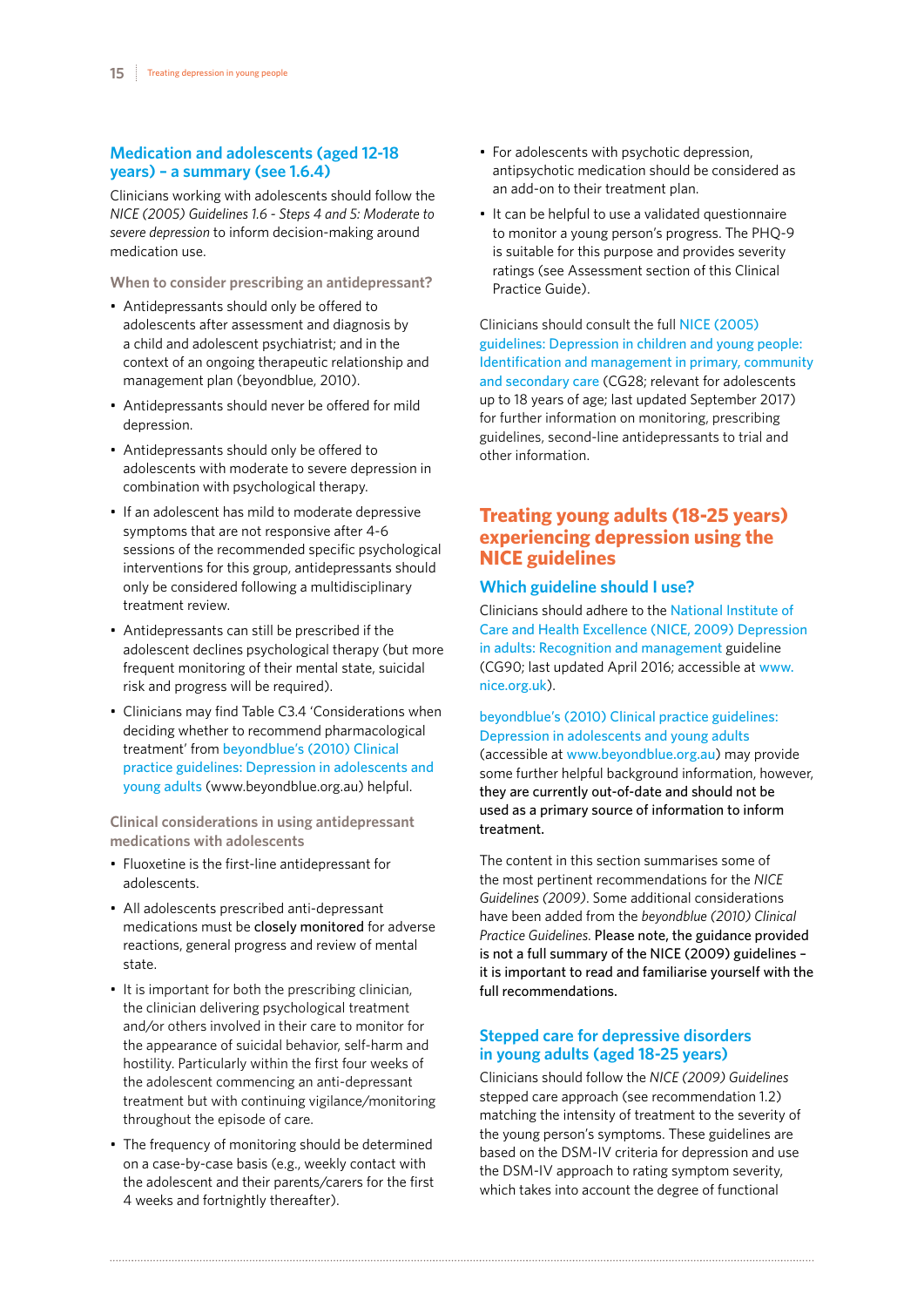impairment related to symptoms. An overview of the most pertinent treatment recommendations is provided below.

**Persistent sub-threshold depressive symptoms (including dysthymia) or mild to moderate depression (see 1.4)**

The following should be considered, taking into account the young person's preference:

- Low-intensity psychosocial interventions:
	- 6-8 sessions of individual guided self-help based on the principles of CBT including behavioural activation and problem-solving techniques over 9-12 weeks;
	- Computerised CBT (CCBT, usually over 9-12 weeks including follow-up) supported by a trained practitioner; or
	- A structured group physical activity program (usually three 45min-1hr sessions delivered over 10-14 weeks)
- If low-intensity psychological interventions above are declined, offer:
	- Group CBT (structured, delivered over 10-12 sessions over 3-4 months)
- Antidepressants should not be used as a firstline intervention but may be considered in certain circumstances (discussed in the Medication for Young Adults section of this Clinical Practice Guide).
- Referral for further assessment and interventions.

**Persistent sub-threshold depressive symptoms or mild to moderate depression with inadequate response to initial intervention; and moderate or severe depression (see 1.5)**

As noted in the *beyondblue's Clinical Practice Guidelines* (2010), "health professionals, young people and parents/carers must be aware of the dangers of not treating episodes of moderate to severe depression. Depression is the major risk factor for suicide" (p.28).

When deciding which of the interventions below to recommend, consider:

- duration of the episode of depression and the trajectory of symptoms
- the person's past experiences of depression and response to past treatment
- likelihood of adherence to the intervention and the potential of adverse side-effects
- the young person's treatment preference and priorities.

For persistent sub-threshold depressive symptoms or mild to moderate depression that has not responded to previous treatment. The following interventions should be considered:

- Antidepressants (normally an SSRI); or
- High-intensity psychological interventions, usually one of the following:
	- CBT (16-20 sessions over 3-4 months)
	- Interpersonal therapy (IPT; 16-20 sessions over 3-4 months)
	- Behavioural activation (16-20 sessions over 3-4 months) although there is less evidence to support BA compared to CBT or IPT (NICE, 2009)
	- Behavioural couples therapy (usually based on behavioural principles; 15-20 sessions over 5-6 months) if the young person has a regular partner, and relationship issues are assessed as a possible precipitating or maintaining factor of the depression, or where involving the partner is considered to add therapeutic benefit
- If a young person declines antidepressants, and a first line high-intensity psychological intervention (i.e., CBT, IPT, behavioural activation or behavioural couples therapy – where indicated), consider:
	- counselling for people with persistent subthreshold depressive symptoms or mild to moderate depression (6-10 sessions over 8-12 weeks)
	- short-term psychodynamic therapy for those with mild to moderate depression (16-20 sessions over 4-6 months)
	- discuss the uncertainty about the effectiveness of counseling and psychodynamic psychotherapy in treating depression

For moderate or severe depression:

• Provide combined antidepressant medication and a high-intensity psychological treatment (either CBT or IPT; 16-20 sessions over 3-4 months)

Provide collaborative care if the young person also has a comorbid chronic health condition and/or associated functional impairment – see the full [NICE \(2009\)](http://www.nice.org.uk/guidance/cg91)  [guideline 'Depression in adults with a chronic physical](http://www.nice.org.uk/guidance/cg91)  [health problem: treatment and management' \(CG91;](http://www.nice.org.uk/guidance/cg91)  [accessible at www.nice.org.uk\)](http://www.nice.org.uk/guidance/cg91).

**Complex and severe depression including risk to life and severe self-neglect (see 1.10)**

Note: Complex depression includes "depression that shows an inadequate response to multiple treatments, is complicated by psychotic symptoms, and/or is associated with significant psychiatric comorbidity or psychosocial factors" (NICE, 2009; p.64).

• Refer to specialist mental health services for further assessment.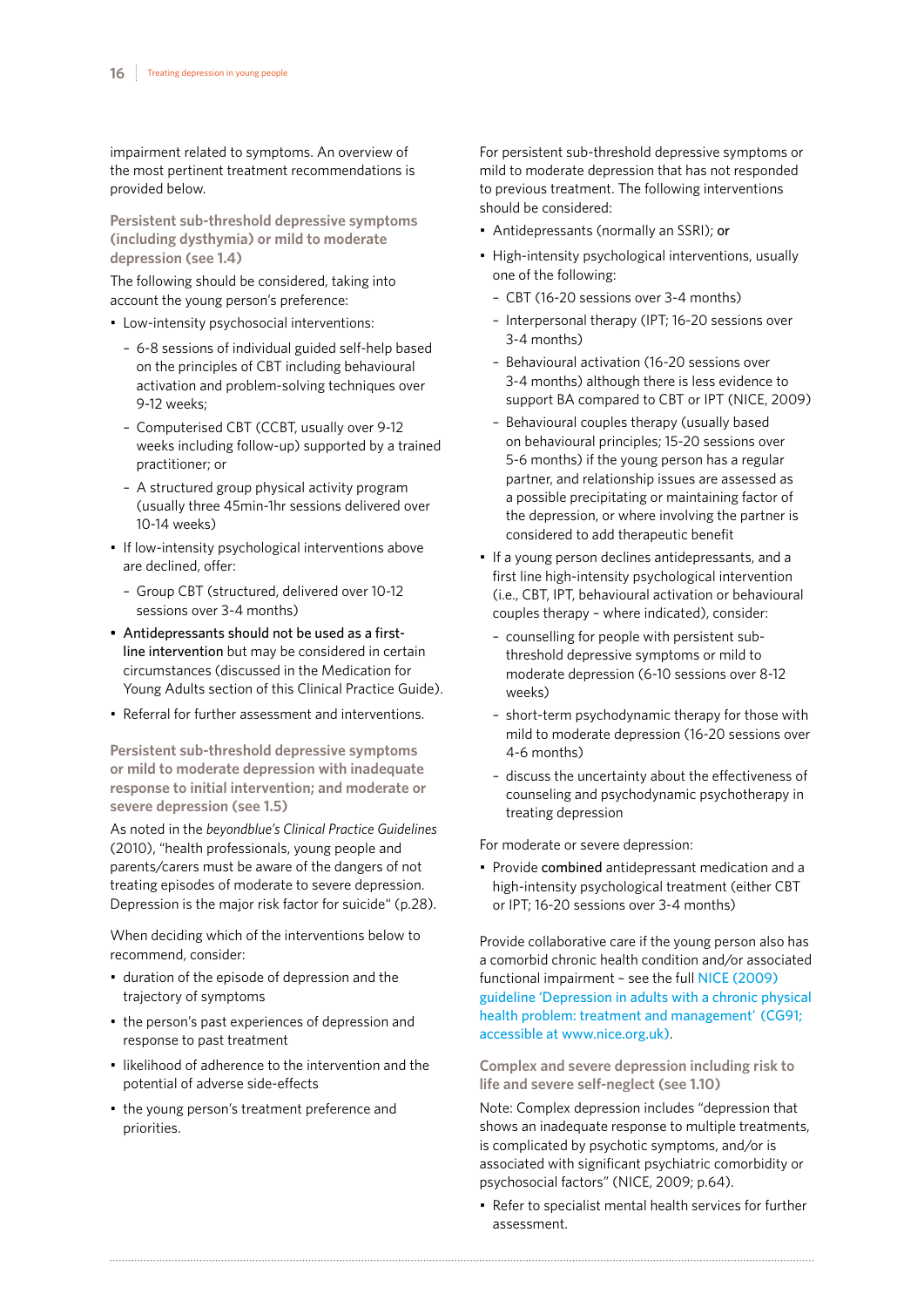- <span id="page-16-0"></span>• A thorough assessment should be conducted including assessing for suicidality, previous treatment history, personality factors and significant relationship difficulties and associated comorbidities including substance use and personality disorders.
- Consider reintroducing past treatments that were inadequately delivered or adhered to.
- Medications should be managed under supervision of a consultant psychiatrist. Antipsychotic medication should be considered alongside the existing treatment plan if the young person has depression with psychotic symptoms.
- Consider electro-convulsive therapy (ECT) if depression is life-threatening, severe and has been unresponsive to other treatments (see full NICE (2009) guidelines for considerations and procedure).
- Multi-professional teams including crisis resolution and home treatment teams should be used to manage crises and considered as an option to support early discharge from inpatient care where appropriate.
- Inpatient care including developing a multidisciplinary care plan - if the young person is at significant risk of suicide, self-harm or self-neglect. High-intensity psychological interventions should be offered in inpatient settings and a multi-disciplinary care plan should be developed and shared with all involved.

## **Medication for young adults (aged 18-25 years) – a summary of the NICE guidelines (see 1.5, 1.10.3)**

**When to consider prescribing antidepressants to young adults (aged 18-25 years)**

- Antidepressants should not be used as a firstline intervention for mild depression but may be considered if a person has:
	- A history of moderate or severe depression
	- Initial presentation of sub-threshold depressives symptoms that have been present for a long time (typically over two years), or
	- Sub-threshold depressive symptoms have persisted after other interventions.
- Antidepressants should be considered for persistent sub-threshold symptoms or mild to moderate depressive symptoms that are not responsive to a first-line intervention.
- The combination of antidepressant medication and a high-intensity psychological treatment (CBT, IPT, BA or behavioural couples counseling) should be offered to young people with moderate to severe depression.

• Combined treatment (i.e., an SSRI plus a highintensity psychological intervention) should also be considered if symptoms are non-responsive to either SSRI or psychological treatment alone.

Clinicians may find *Table C3.4 Considerations when deciding whether to recommend pharmacological treatment* from [beyondblue's \(2010\) Adolescent](https://www.beyondblue.org.au/health-professionals/clinical-practice-guidelines)  [and Young Adult Clinical Practice Guidelines](https://www.beyondblue.org.au/health-professionals/clinical-practice-guidelines) (p.56) helpful.

**Clinical considerations in prescribing medications to young adults (aged 18-25 years)**

- An SSRI is the first choice of antidepressant type.
- The choice of antidepressant should be discussed with the young person and their parents/carers as appropriate.
- Young people who have been prescribed antidepressants are at increased risk of developing suicidal behaviour.
	- Both the young person and their family/carers should be advised of this risk, advised to be vigilant for changes in the young person's mood, hopelessness, negativity or suicidal ideation and encouraged to contact their clinician/GP if they have concerns
	- Clinicians should particularly note recommendation 1.5.2.7: "A person with depression started on antidepressants who is considered to present an increased suicide risk or is younger than 30 years (because of the potential increased prevalence of suicidal thoughts in the early stages of antidepressant treatment for this group) should normally be seen after one week and frequently thereafter as appropriate until the risk is no longer considered clinically important."
- If an antidepressant is prescribed, close monitoring of a young person's mental state, progress, and adverse side-effects is extremely important. Monitoring should be performed by both the prescribing clinician and any other professional/s involved in the young person's care. Young people starting an antidepressant should be seen again for monitoring by the prescribing clinician within one week (even if they are not assessed to be at increased risk of suicide) and continue to be monitored frequently thereafter.
- Prescribing clinicians should consider the toxicity of overdose and/or limit the amount prescribed if the person is assessed to be at-risk of suicide.
- Antipsychotic medications should be considered as an add-on to the existing mental health plan if the young person has moderate or severe depression with psychotic features.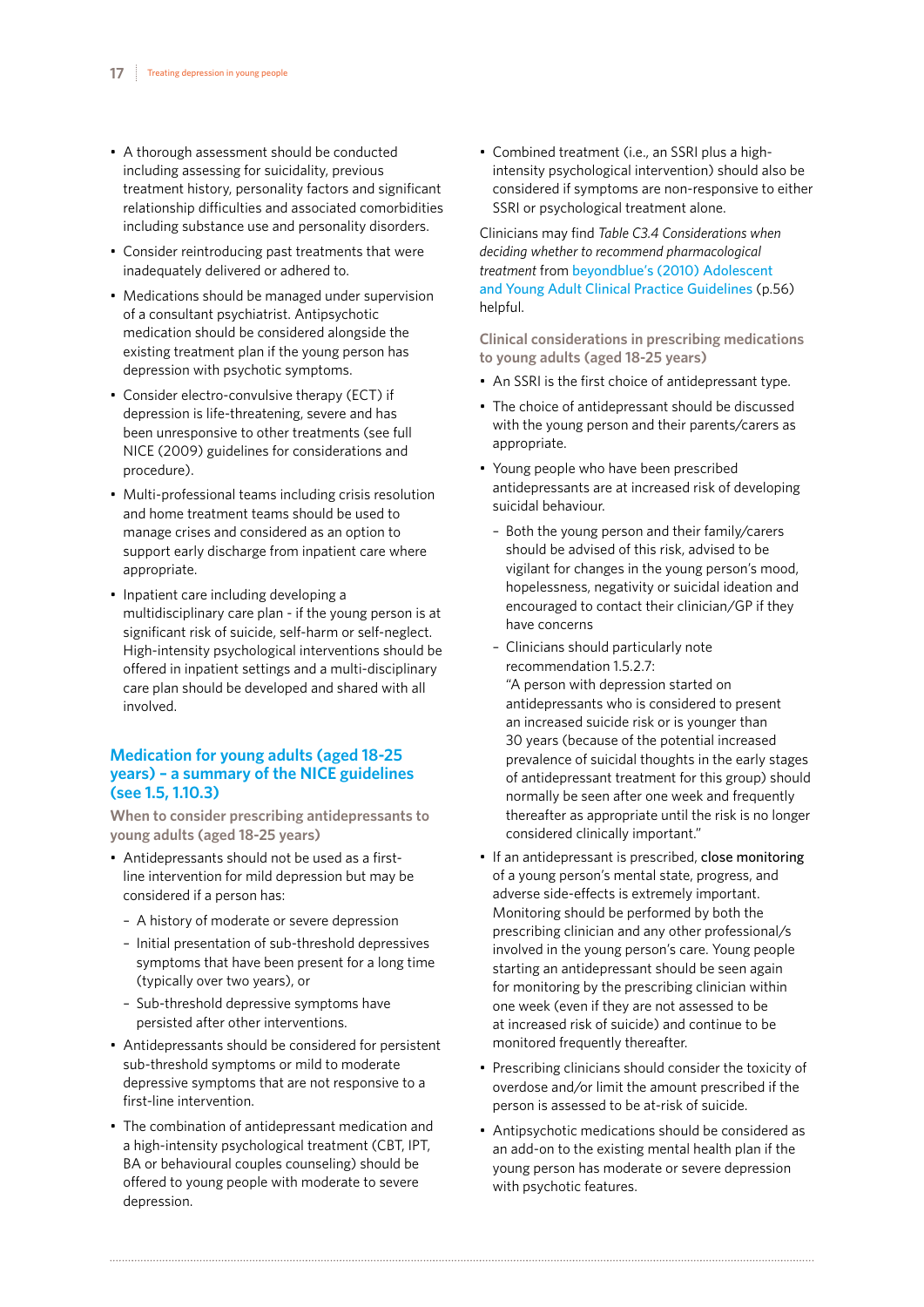## <span id="page-17-0"></span>**Assessing and managing suicidal thinking, behaviour and self-harm in young people (aged 12-25 years)**

Around 50 to 80% of young people diagnosed with MDD are thought to experience suicidality at some point during their experience of mental ill-health (Cash & Bridge, 2009; Hawton et al, 2013). Furthermore, around 60% of young people who die by suicide are thought to have a diagnosable episode of MDD at the time of their death (Fleischmann et al., 2005). Clinicians should be mindful that most people who complete suicide have not made a prior suicide attempt (American Psychiatric Association, 2013). So clinicians should be vigilant even when there is no history of suicide attempt.

## **Best-practice in assessing and managing selfharm in young people**

The current best-practice guideline for managing selfharm in Australian settings is the [Royal Australian and](https://www.ranzcp.org/Files/Resources/Publications/CPG/Deliberate-self-harm-CPG.aspx)  [New Zealand College of Psychiatrists clinical practice](https://www.ranzcp.org/Files/Resources/Publications/CPG/Deliberate-self-harm-CPG.aspx)  [guideline for the management of deliberate self-harm](https://www.ranzcp.org/Files/Resources/Publications/CPG/Deliberate-self-harm-CPG.aspx) (2016; accessible at www.ranzcp.org). This guideline includes recommendations for adolescents and young adults.

#### **Best-practice in assessing and managing suicidal thinking and behaviour in young people**

- Assessing and managing suicidality is essential and should be an immediate priority if there is any indication that these are present.
- Clinicians are strongly encouraged to read Orygen's Clinical Practice Point – [Clinical practice](https://www.orygen.org.au/Skills-Knowledge/Resources-Training/Resources/Free/Clinical-Practice)  [in depression and suicide: Assessing and managing](https://www.orygen.org.au/Skills-Knowledge/Resources-Training/Resources/Free/Clinical-Practice)  [ongoing suicidality in young people diagnosed with](https://www.orygen.org.au/Skills-Knowledge/Resources-Training/Resources/Free/Clinical-Practice)  [Major Depressive Disorder](https://www.orygen.org.au/Skills-Knowledge/Resources-Training/Resources/Free/Clinical-Practice) for practical guidance on how best to do this (www.orygen.org.au).
- As noted in the *beyondblue Clinical Practice Guidelines (2010)*, "health professionals, young people and parents/carers must be aware of the dangers of not treating episodes of moderate to severe depression. Depression is the major risk factor for suicide" (beyondblue, 2010, p.28).
- It is particularly important to monitor for and manage suicidality within the first four weeks of a young person commencing an SSRI, and to continue to be vigilant and monitor suicidality throughout treatment (NICE, 2009, NICE, 2005; see above sections on Medications for Young Adults and Medications for Adolescents for further information).
- Clinicians may find this freely available article helpful – [Development of practice principles for the](http://journals.sagepub.com/doi/full/10.1177/2050312114559574)  [management of ongoing suicidal ideation in young](http://journals.sagepub.com/doi/full/10.1177/2050312114559574)  [people diagnosed with major depressive disorder](http://journals.sagepub.com/doi/full/10.1177/2050312114559574) (Rice et al., 2014; accessible from Sage Open at http://journals.sagepub.com/home/sgo)

## **Assessing and managing other types of risks**

It is important to remember to assess and manage other risks such as risk of misadventure, exploitation from others, homelessness, deterioration in functioning and risk to others.

## **More Information**

To access more resources to guide your practice in managing depression in young people please see the More Information section of this Clinical Practice Guide.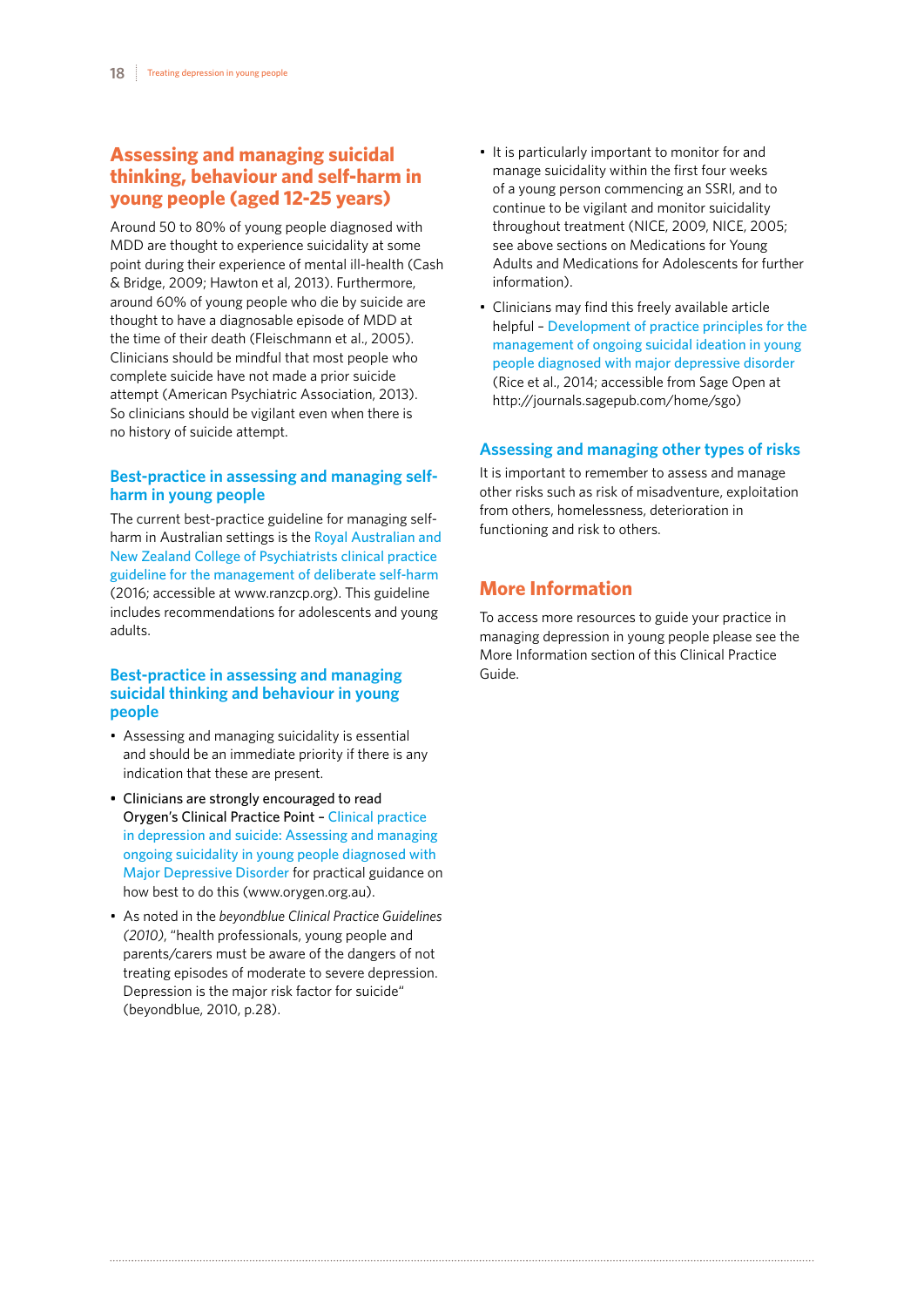**Resources**

**CONTRACTOR** 

<span id="page-18-0"></span>**19** Treating depression in young people

**Comments**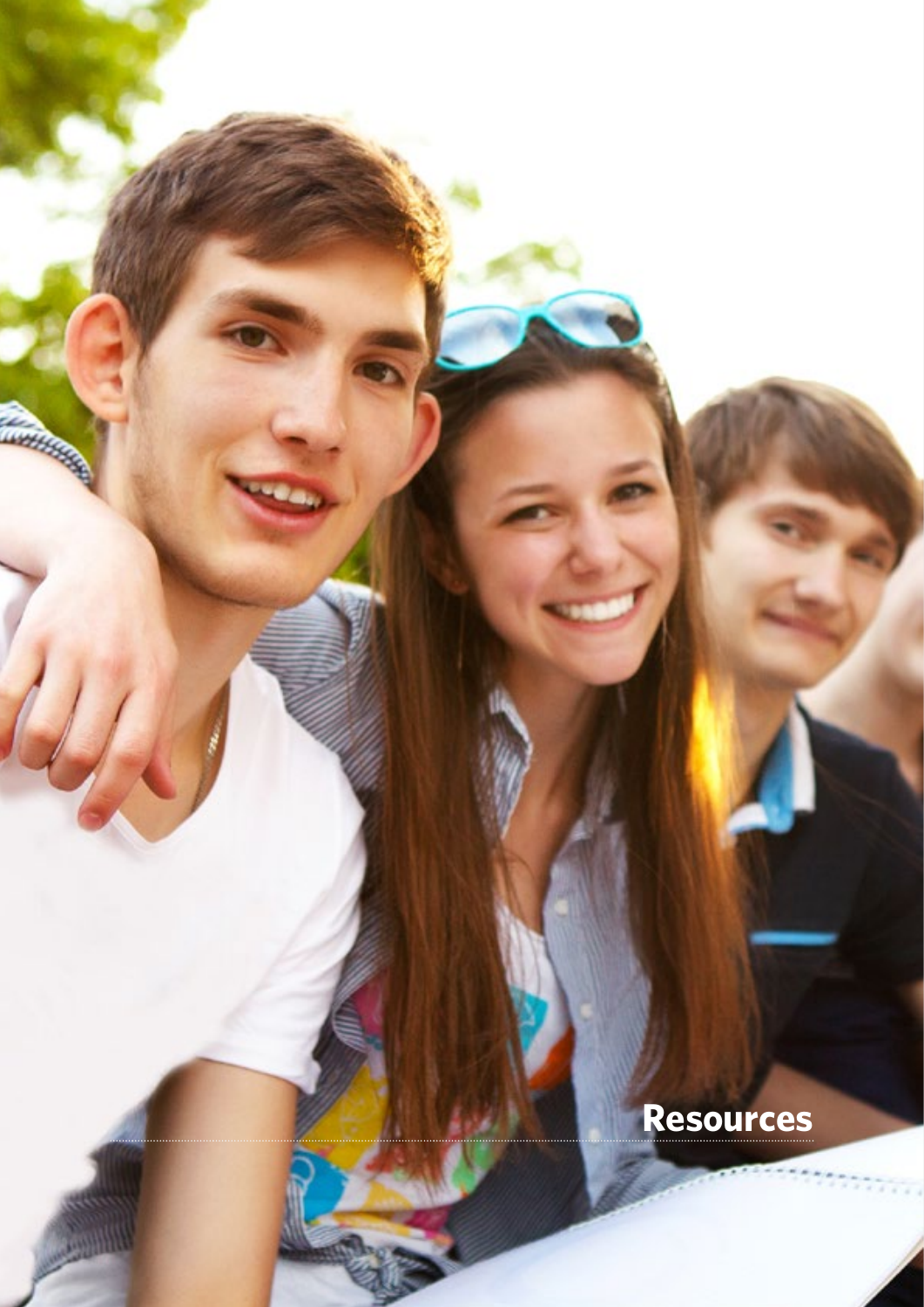## <span id="page-19-0"></span>**Psychoeducation & resources for the young person**

#### **For mild, moderate and severe depression**

All young people experiencing depressive symptoms should be provided with good, age-appropriate information (ideally in their first language). In particular, they should be offered advice about the benefits of the following in managing their symptoms and encouraged to engage in healthy behaviours:

[A healthy diet](http://oyh.org.au/sites/oyh.org.au/files/factsheets/oyh_sleep_factsheet.pdf) – ([www.oyh.org.au](http://www.oyh.org.au))

[Sleep hygiene](http://oyh.org.au/sites/oyh.org.au/files/factsheets/oyh_sleep_factsheet.pdf) – ([www.oyh.org.au](http://www.oyh.org.au))

[Exercising](http://oyh.org.au/sites/oyh.org.au/files/factsheets/oyh_wellbeing_getting_active.pdf) as an important adjunct to treatment – (www.oyh.org.au)

Clients may also benefit from the following resources:

[I want to see how my mental health is](https://www.youthbeyondblue.com/understand-what) ([www.](http://www.youthbeyondblue.com) [youthbeyondblue.com](http://www.youthbeyondblue.com) - the 'brain quiz' in the 'see what's going on' section)

[I want to know more about depression](http://oyh.org.au/sites/oyh.org.au/files/factsheets/oyh_fs_dep.pdf) – ([www.oyh.](http://www.oyh.org.au) [org.au](http://www.oyh.org.au))

[I want a healthier headspace](https://www.headspace.org.au/assets/Uploads/Resource-library/Young-people/Tips-for-a-healthy-headspace-web.pdf) – ([www.headspace.org.](http://www.headspace.org.au) [au](http://www.headspace.org.au) - 'Tips for a healthy headspace' – in the 'resource library' under young people)

[I want to feel better after a relationship breakup](https://www.headspace.org.au/assets/Uploads/Resource-library/Young-people/Dealing-with-relationship-break-ups-web.pdf) – ([www.headspace.org.au](http://www.headspace.org.au) - Breakups factsheet – in the 'resource library 'under young people)

I want support around [bullying](https://www.headspace.org.au/young-people/understanding-bullying-for-young-people/) or '[sexting' and image](https://www.headspace.org.au/young-people/understanding-and-dealing-with-sexting-and-image-based-abuse/)[based abuse](https://www.headspace.org.au/young-people/understanding-and-dealing-with-sexting-and-image-based-abuse/) – ([www.headspace.org.au](http://www.headspace.org.au) - factsheets in the 'resource library' under young people)

I [want to feel better following a family break-up](https://www.youthbeyondblue.com/understand-what) – ([www.youthbeyondblue.org.au](http://www.youthbeyondblue.org.au) - in 'understand what's going on')

[I want to know how to cope with feelings of grief](https://www.youthbeyondblue.com/understand-what)  [and/or loss](https://www.youthbeyondblue.com/understand-what) – ([www.youthbeyondblue.org.au](http://www.youthbeyondblue.org.au) - in 'understand what's going on')

[I want to understand more about trauma](https://www.headspace.org.au/young-people/understanding-trauma-for-young-people/) - ([www.](http://www.headspace.org.au) [headspace.org.au](http://www.headspace.org.au) - in the 'resource library' under young people)

[I want to understand more about who I can get help](https://www.youthbeyondblue.org.au/understand-what%27s-going-on/videos-vlogs)  [from and what different professionals like school](https://www.youthbeyondblue.org.au/understand-what%27s-going-on/videos-vlogs)  [counsellors, psychologists and psychiatrists do](https://www.youthbeyondblue.org.au/understand-what%27s-going-on/videos-vlogs) – ([www.youthbeyondblue.org.au](http://www.youthbeyondblue.org.au) - in the 'understand what's going on' – see videos)

[I want to know more about how I can access mental](https://www.headspace.org.au/assets/Uploads/Resource-library/Young-people/Getting-help-from-a-general-practitioner-web.pdf)  [health support through my GP](https://www.headspace.org.au/assets/Uploads/Resource-library/Young-people/Getting-help-from-a-general-practitioner-web.pdf) – ([www.headspace.org.](http://www.headspace.org.au) [au](http://www.headspace.org.au) - in the 'resource library' under young people).

[I want to know more about how headspace can](https://www.headspace.org.au/assets/Uploads/Resource-library/Young-people/How-headspace-can-help-web.pdf)  [support me](https://www.headspace.org.au/assets/Uploads/Resource-library/Young-people/How-headspace-can-help-web.pdf) - ([www.headspace.org.au](http://www.headspace.org.au) - in the 'resource library' under young people)

#### **For mild depression only**

This should always be offered as part of a planned and supported package of care with monitoring of the young person's progress (NICE)

[I want to try some self-help](https://schools.au.reachout.com/apps-and-online-tools) programs (e.g., [MoodGym](https://schools.au.reachout.com/articles/moodgym), or [E-couch](https://schools.au.reachout.com/articles/e-couch)) or apps (e.g., [Smiling Mind](https://schools.au.reachout.com/articles/smiling-mind))– (see https://schools.au.reachout.com/apps-andonline-tools)

Note: Health professionals can learn about and access a range of [online self-help tools](https://schools.au.reachout.com/apps-and-online-tools), and get advice from young people and professionals on when to use an app, and what to consider before recommending it, through ReachOut.com in the schools section (see <https://schools.au.reachout.com/> - this website is targeted primarily at schools but has a range of helpful resources for professionals working with young people in other settings).

#### **For moderate-severe depression only**

[I want to try some online counselling](http://www.eheadspace.org.au) – access free and confidential support online or by phone (www. eheadspace.org.au)

[I want to know more about antidepressant medication](http://oyh.org.au/sites/oyh.org.au/files/factsheets/oyh_fs_depmeds.pdf)  [and the possible side-effects](http://oyh.org.au/sites/oyh.org.au/files/factsheets/oyh_fs_depmeds.pdf) (see [www.oyh.org.au](http://www.oyh.org.au) factsheets)

## **Resources for families/carers**

eheadspace ([www.eheadspace.org.au](http://www.eheadspace.org.au)) can provide specialist support to families/carers

[headspace has a range of resources for families/](https://headspace.org.au/friends-and-family/)) [carers](https://headspace.org.au/friends-and-family/)) - (see [www.headspace.org.au](http://www.headspace.org.au) - friends and family resources)

Families from culturally and linguistically diverse backgrounds may find the [Victorian Transcultural Mental](http://www.vtmh.org.au/) [Health](http://www.vtmh.org.au/) website helpful (<http://www.vtmh.org.au/>). Some headspace factsheets are also available in different languages (accessible at www.headspace.org.au).

## **Resources for health professionals**

Additional resources for health professionals are included in the More Information section.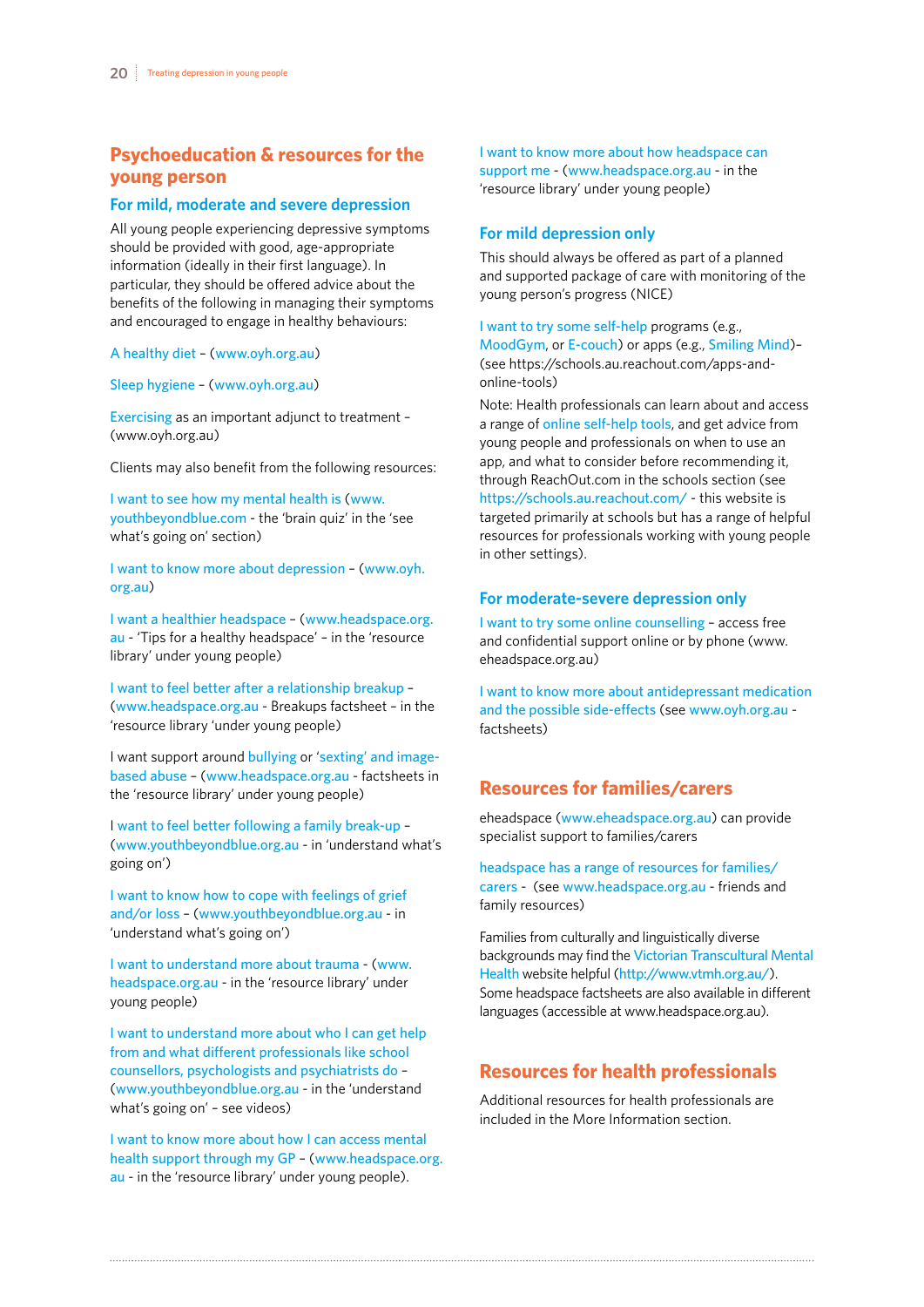# **More information**

<span id="page-20-0"></span>¢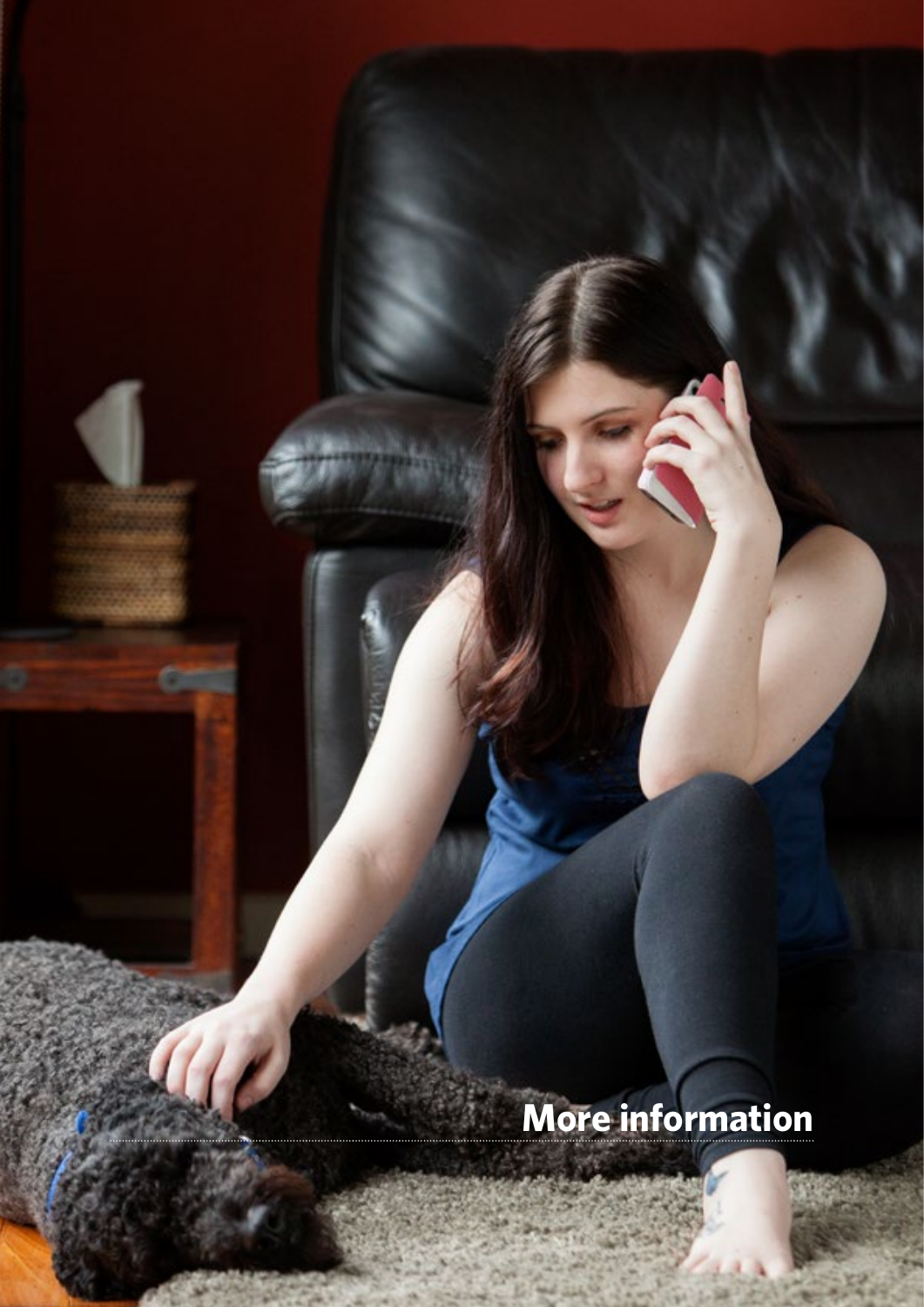## <span id="page-21-0"></span>**International best-practice treatment guidelines**

[National Institute of Care and Health Excellence \(NICE,](https://www.nice.org.uk/guidance/cg28) [2005\) guidelines: Depression in children and young](https://www.nice.org.uk/guidance/cg28)  [people: Identification and management in primary,](https://www.nice.org.uk/guidance/cg28)  [community and secondary care](https://www.nice.org.uk/guidance/cg28) (CG28; relevant for adolescents up to 18 years of age; last updated September 2017; accessible at [www.nice.org.au](http://www.nice.org.au))

[National Institute of Care and Health Excellence](https://www.nice.org.uk/guidance/cg90)  [\(NICE, 2009\) Depression in adults: Recognition](https://www.nice.org.uk/guidance/cg90)  [and management](https://www.nice.org.uk/guidance/cg90) (CG90; last updated April 2016; accessible at [www.nice.org.uk](http://www.nice.org.uk)).

The current best-practice guideline for managing selfharm in Australian settings is the [Royal Australian and](https://www.ranzcp.org/Files/Resources/Publications/CPG/Deliberate-self-harm-CPG.aspx)  [New Zealand College of Psychiatrists clinical practice](https://www.ranzcp.org/Files/Resources/Publications/CPG/Deliberate-self-harm-CPG.aspx)  [guideline for the management of deliberate self-harm](https://www.ranzcp.org/Files/Resources/Publications/CPG/Deliberate-self-harm-CPG.aspx) (2016; accessible at [www.ranzcp.org](https://www.ranzcp.org)). It includes recommendations for adolescents and young adults.

NOTE: [beyondblue's \(2010\) Clinical practice](https://www.beyondblue.org.au/health-professionals/clinical-practice-guidelines)  [guidelines: Depression in adolescents and young](https://www.beyondblue.org.au/health-professionals/clinical-practice-guidelines)  [adults](https://www.beyondblue.org.au/health-professionals/clinical-practice-guidelines) (www.beyondblue.org.au) are only suitable for background reading as these guidelines are currently out-of-date and should not be used to inform treatment decisions.

## **Background information on depression**

In addition to the international best-practice treatment guidelines (see above), for further background information on depression see:

[DSM-5](https://www.psychiatry.org/psychiatrists/practice/dsm) (www.psychiatry.org)

[ICD-10](http://apps.who.int/classifications/icd10/browse/2010/en) (http://www.who.int/en/)

## **Engagement**

Please note: All of Orygen's resources listed below are available at [www.orygen.org.au](http://www.orygen.org.au)

To build your skills in this area complete Orygen's online module: Engagement and assessment in youth mental health

For more tips on engagement see [Orygen's Clinical](https://www.orygen.org.au/Skills-Knowledge/Resources-Training/Resources/Free/Clinical-Practice/Addressing-barriers-to-engagement)  [Practice Point 'Addressing barriers to engagement:](https://www.orygen.org.au/Skills-Knowledge/Resources-Training/Resources/Free/Clinical-Practice/Addressing-barriers-to-engagement)  [Working with challenging behaviours'](https://www.orygen.org.au/Skills-Knowledge/Resources-Training/Resources/Free/Clinical-Practice/Addressing-barriers-to-engagement)

For more guidance on culturally safe practice see [beyondblue's \(2010\) Clinical practice guidelines:](https://www.beyondblue.org.au/health-professionals/clinical-practice-guidelines)  [Depression in adolescents and young adults](https://www.beyondblue.org.au/health-professionals/clinical-practice-guidelines) (accessible at www.beyondblue.org.au); and [Working](https://www.telethonkids.org.au/globalassets/media/documents/aboriginal-health/working-together-second-edition/working-together-aboriginal-and-wellbeing-2014.pdf)  [Together: Aboriginal and Torres Strait Islander](https://www.telethonkids.org.au/globalassets/media/documents/aboriginal-health/working-together-second-edition/working-together-aboriginal-and-wellbeing-2014.pdf)  [Mental Health and Wellbeing Principles and Practice](https://www.telethonkids.org.au/globalassets/media/documents/aboriginal-health/working-together-second-edition/working-together-aboriginal-and-wellbeing-2014.pdf) (accessible at www.telethonkids.org.au)

For more information and tips on engagement, see the [headspace psychosocial assessment interview](https://headspace.org.au/health-professionals/psychosocial-assessment-interview/) (accessible at www.headspace .org.au)

[beyondblue's \(2010\) Clinical practice guidelines:](https://www.beyondblue.org.au/health-professionals/clinical-practice-guidelines)  [Depression in adolescents and young adults](https://www.beyondblue.org.au/health-professionals/clinical-practice-guidelines) also provide useful tips on engagement and working with marginalised young people (accessible at [www.](http://www.beyondblue.org.au) [beyondblue.org.au](http://www.beyondblue.org.au))

## **Assessment and interventions**

Please note: All of Orygen's resources listed below are available at [www.orygen.org.au](http://www.orygen.org.au)

## **What does the evidence say?**

To search the evidence for preventing and treating depression in young people – see Orygen's [Evidence](https://www.orygen.org.au/Skills-Knowledge/Resources-Training/Evidence-Finder)  [Finder](https://www.orygen.org.au/Skills-Knowledge/Resources-Training/Evidence-Finder) (www.orygen.org.au) which allows you to easily search a database of relevant trials, systematic reviews and meta-analyses.

For more information on managing suicidality clinicians may find this freely available article helpful - [Development of practice principles for the](http://journals.sagepub.com/doi/full/10.1177/2050312114559574)  [management of ongoing suicidal ideation in young](http://journals.sagepub.com/doi/full/10.1177/2050312114559574)  [people diagnosed with major depressive disorder](http://journals.sagepub.com/doi/full/10.1177/2050312114559574) (Rice et al., 2014; accessible at Sage Open at http:// journals.sagepub.com/home/sgo)

[Orygen's Evidence Summary: Using SSRIs and other](https://www.orygen.org.au/Skills-Knowledge/Resources-Training/Resources/Free/Evidence-Summaries/Using-SSRI-Antidepressants)  [newer anti-depressants to treat depression in young](https://www.orygen.org.au/Skills-Knowledge/Resources-Training/Resources/Free/Evidence-Summaries/Using-SSRI-Antidepressants)  [people](https://www.orygen.org.au/Skills-Knowledge/Resources-Training/Resources/Free/Evidence-Summaries/Using-SSRI-Antidepressants) provides an overview of the evidence in this area and take-home messages for clinicians.

For more information on evidence related to using CBT and 'third-wave' CBT therapies to treat adolescents experiencing depression see Orygen's Research Bulletins:

- [Research Bulletin 08: Treating Adolescents](https://www.orygen.org.au/Skills-Knowledge/Resources-Training/Resources/Free/Research-Bulletins/Treating-adolescent-depression)  [Experiencing Depression: What Aspects of](https://www.orygen.org.au/Skills-Knowledge/Resources-Training/Resources/Free/Research-Bulletins/Treating-adolescent-depression)  [Cognitive-Behaviour Therapy Matter Most?](https://www.orygen.org.au/Skills-Knowledge/Resources-Training/Resources/Free/Research-Bulletins/Treating-adolescent-depression); and
- [Research Bulletin 09: Stop, observe, and don't judge](https://www.orygen.org.au/Skills-Knowledge/Resources-Training/Resources/Free/Research-Bulletins/cbt-research-bulletin)  [your thoughts… What's the evidence for third wave](https://www.orygen.org.au/Skills-Knowledge/Resources-Training/Resources/Free/Research-Bulletins/cbt-research-bulletin)  [cognitive behavioural therapies for depression in](https://www.orygen.org.au/Skills-Knowledge/Resources-Training/Resources/Free/Research-Bulletins/cbt-research-bulletin)  [young people?](https://www.orygen.org.au/Skills-Knowledge/Resources-Training/Resources/Free/Research-Bulletins/cbt-research-bulletin)

To learn more about the evidence for shared decision making with young people experiencing mental illness see [Orygen's Evidence summary: Shared decision](https://www.orygen.org.au/Skills-Knowledge/Resources-Training/Resources/Free/Evidence-Summaries/Shared-Decision-Making)[making for mental health](https://www.orygen.org.au/Skills-Knowledge/Resources-Training/Resources/Free/Evidence-Summaries/Shared-Decision-Making)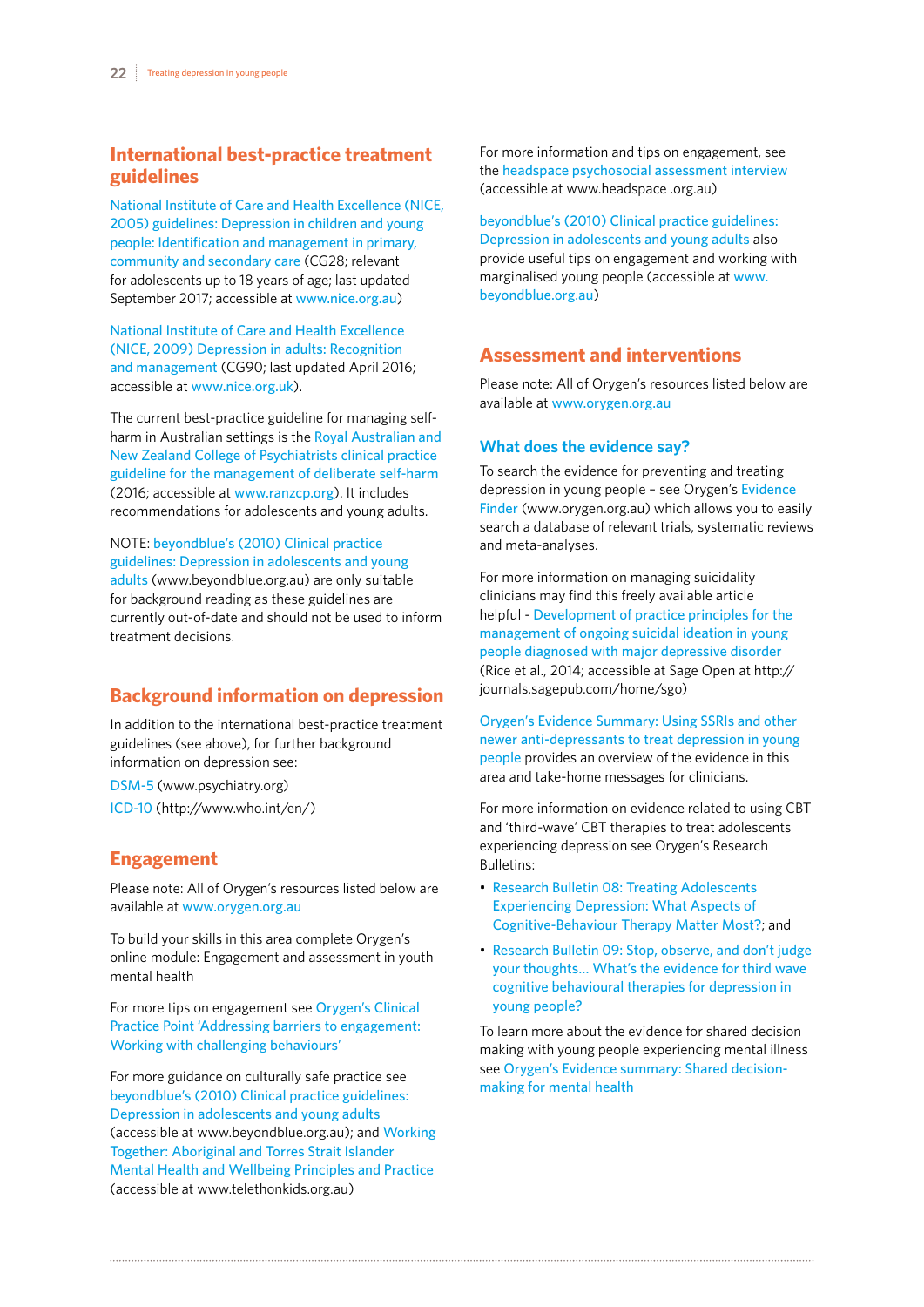<span id="page-22-0"></span>To debunk unhelpful myths that can effect young people with depression see Orygen's Mythbusters:

- [Mythbuster: Sorting fact from fiction on self-harm](https://www.orygen.org.au/Skills-Knowledge/Resources-Training/Resources/Free/Mythbusters/Self-Harm); and
- [Mythbuster: Suicidal ideation: "Asking young people](https://www.orygen.org.au/Skills-Knowledge/Resources-Training/Resources/Free/Mythbusters/Suicidal-Ideation) [about suicidal thoughts or behaviours will only put](https://www.orygen.org.au/Skills-Knowledge/Resources-Training/Resources/Free/Mythbusters/Suicidal-Ideation)  [ideas in their heads"](https://www.orygen.org.au/Skills-Knowledge/Resources-Training/Resources/Free/Mythbusters/Suicidal-Ideation)

## **Practical tools and training to guide your practice**

Please note: All of Orygen's resources listed below are available at [www.orygen.org.au](http://www.orygen.org.au)

Orygen's Clinical Practice Point - Clinical practice in depression and suicide: Assessing and managing ongoing suicidality in young people diagnosed with Major Depressive Disorder is essential reading for clinicians working with young people.

Clinicians may also find this freely available article helpful in managing ongoing suicidal ideation – [Development of practice principles for the](http://journals.sagepub.com/doi/full/10.1177/2050312114559574)  [management of ongoing suicidal ideation in young](http://journals.sagepub.com/doi/full/10.1177/2050312114559574)  [people diagnosed with major depressive disorder](http://journals.sagepub.com/doi/full/10.1177/2050312114559574) (Rice et al., 2014; accessible at Sage Open at [http://](http://journals.sagepub.com/home/sgo) [journals.sagepub.com/home/sgo](http://journals.sagepub.com/home/sgo)).

Orygen also has a number of [free online webinars](https://www.orygen.org.au/Skills-Knowledge/Resources-Training/Webinars/Past-Webinars) you can access including:

- [Managing persistent or severe depression in young](https://www.orygen.org.au/Skills-Knowledge/Resources-Training/Webinars/Managing-persistent-or-severe-depression)  [people](https://www.orygen.org.au/Skills-Knowledge/Resources-Training/Webinars/Managing-persistent-or-severe-depression)
- When depression is not the only concern for young [people: Impact and considerations for treating](https://www.orygen.org.au/Skills-Knowledge/Resources-Training/Webinars/When-depression-is-not-the-only-concern)  [comorbidities](https://www.orygen.org.au/Skills-Knowledge/Resources-Training/Webinars/When-depression-is-not-the-only-concern)
- [Latest developments in antidepressant medication](https://www.orygen.org.au/Skills-Knowledge/Resources-Training/Webinars/Latest-developments-in-anti-depressant-medication)  [use in young people](https://www.orygen.org.au/Skills-Knowledge/Resources-Training/Webinars/Latest-developments-in-anti-depressant-medication)
- [Do antidepressants have a role in the treatment of](https://www.orygen.org.au/Skills-Knowledge/Resources-Training/Webinars/Do-antidepressants-have-a-role-in-the-treatment-of)  [youth depression?](https://www.orygen.org.au/Skills-Knowledge/Resources-Training/Webinars/Do-antidepressants-have-a-role-in-the-treatment-of)
- [Treating complex depression in young people](https://www.orygen.org.au/Skills-Knowledge/Resources-Training/Webinars/Treating-complex-depression-in-young-people)
- [Managing complex self-harm in young people](https://www.orygen.org.au/Skills-Knowledge/Resources-Training/Webinars/Managing-complex-self-harm-in-young-people)

For practical guidance on how to implement CBT with this group see:

- [Orygen's CBT manual: Cognitive-Behavioural](https://www.orygen.org.au/Skills-Knowledge/Resources-Training/Resources/Paid/Manuals/CBT-Depression)  [Therapy for depression in young people: A modular](https://www.orygen.org.au/Skills-Knowledge/Resources-Training/Resources/Paid/Manuals/CBT-Depression)  [treatment approach](https://www.orygen.org.au/Skills-Knowledge/Resources-Training/Resources/Paid/Manuals/CBT-Depression)
- Orygen's online module: Modifying cognitive behavioural therapy (CBT) for adolescents experiencing depression

To learn more about the benefits of shared decision making and how you can use it in your practice with young people see [Orygen's Clinical practice point:](https://www.orygen.org.au/Skills-Knowledge/Resources-Training/Resources/Free/Clinical-Practice/Shared-decision-making)  [Shared decision making in youth mental health.](https://www.orygen.org.au/Skills-Knowledge/Resources-Training/Resources/Free/Clinical-Practice/Shared-decision-making)

There are online tools and apps to help young people to monitor their own mood

• See [ReachOut Schools](https://schools.au.reachout.com/) for recommended tools and descriptions of how and when to use them. The website is primarily targeted at schools, however it has resources relevant to a range of professionals working with young people in different settings (see <https://schools.au.reachout.com/>).